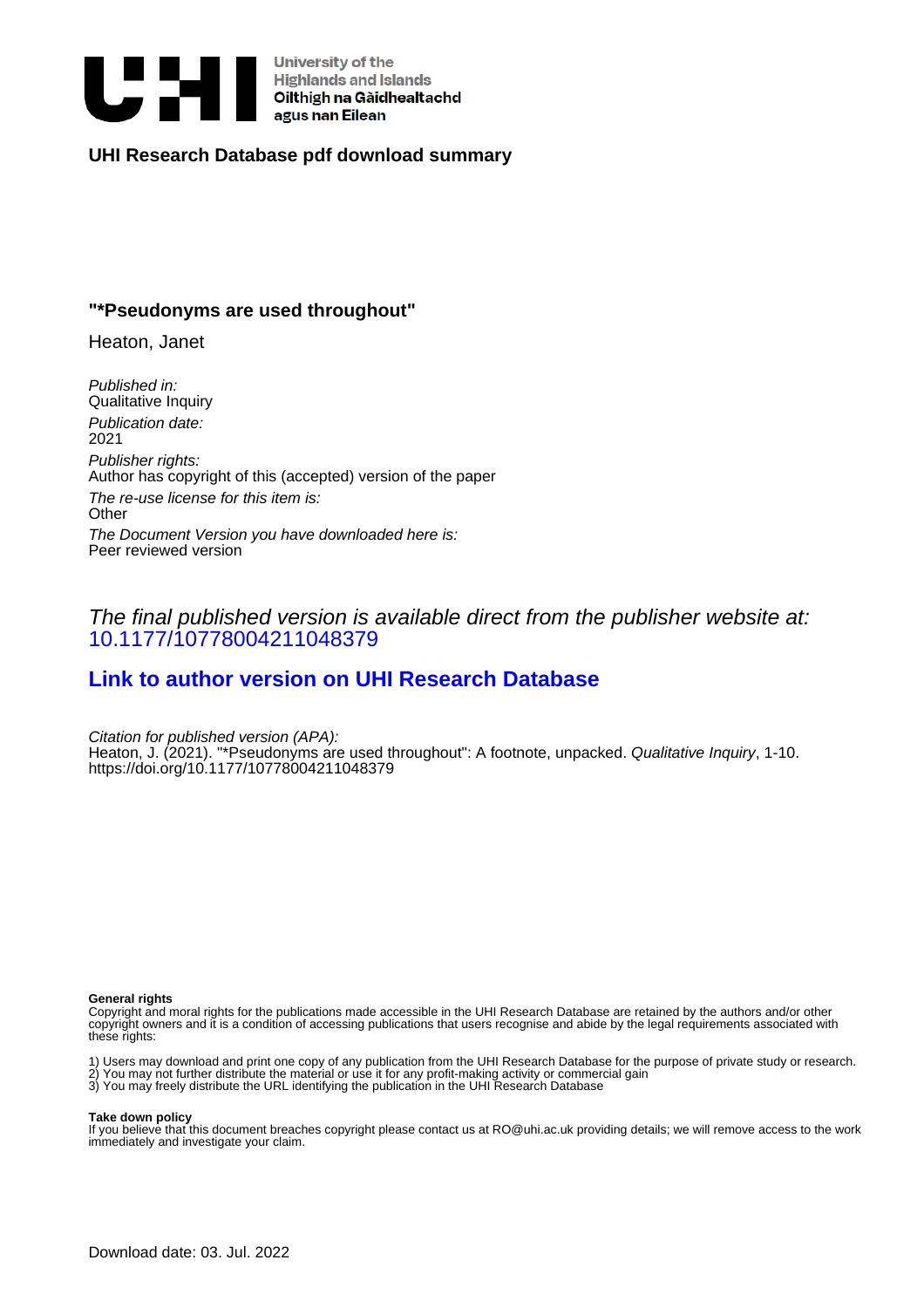## **"\* Pseudonyms are used throughout": A footnote, unpacked**

## Janet Heaton

*This is the anonymized pre-publication version of paper accepted for publication in Qualitative Inquiry*

#### **Document information**

**Version:** This is the anonymised version of the manuscript to be published in *Qualitative Inquiry* (SAGE Publications). The manuscript was accepted for publication on 9 February 2021. It was deposited in UHI PURE repository on 6 May 2021. This title page will be updated when the final version is published and details are known.

**Licence:** CC BY-NC-ND.

**DOI:** The DOI of the published version of the document is: **XXX** (link) **Citation:** The full reference is: Heaton, J. (2021). "\*Pseudonyms are used throughout": A footnote, unpacked. *Qualitative Inquiry*, X(X): XX–XX. DOI link.

## **Author**

Janet Heaton, PhD. Division of Rural Health and Wellbeing, University of the Highlands and Islands, Inverness, UK. IV2 3JH. ORCID ID: 0000-0002-0707-194X Janet.heaton@uhi.ac.uk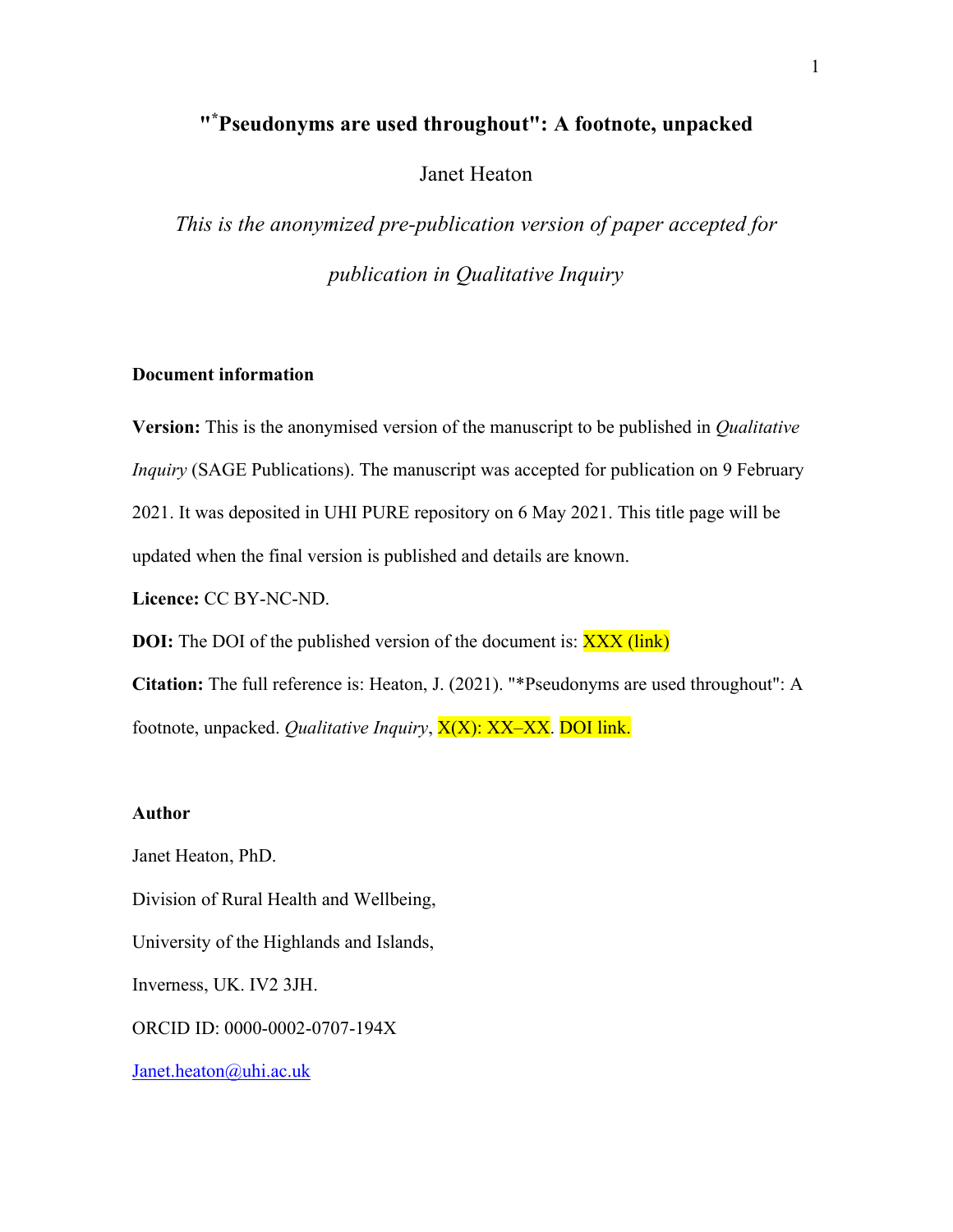Qualitative Inquiry

# Qualitative Inquiry

## **"\*Pseudonyms are used throughout": a footnote, unpacked**

| Journal:                         | Qualitative Inquiry                                                                                                                                                                                                                                                                                                                                                                                                                                                                                                                                                                                                                                                                                                                                |  |  |
|----------------------------------|----------------------------------------------------------------------------------------------------------------------------------------------------------------------------------------------------------------------------------------------------------------------------------------------------------------------------------------------------------------------------------------------------------------------------------------------------------------------------------------------------------------------------------------------------------------------------------------------------------------------------------------------------------------------------------------------------------------------------------------------------|--|--|
| Manuscript ID                    | Draft                                                                                                                                                                                                                                                                                                                                                                                                                                                                                                                                                                                                                                                                                                                                              |  |  |
| Manuscript Type:                 | Research Article                                                                                                                                                                                                                                                                                                                                                                                                                                                                                                                                                                                                                                                                                                                                   |  |  |
| Date Submitted by the<br>Author: | n/a                                                                                                                                                                                                                                                                                                                                                                                                                                                                                                                                                                                                                                                                                                                                                |  |  |
| Complete List of Authors:        | Heaton, Janet; University of the Highlands and Islands, Division of Rural<br>Health and Wellbeing                                                                                                                                                                                                                                                                                                                                                                                                                                                                                                                                                                                                                                                  |  |  |
| Keywords:                        | anonymity, confidentiality, naming practices, pseudonymous data,<br>research ethics                                                                                                                                                                                                                                                                                                                                                                                                                                                                                                                                                                                                                                                                |  |  |
| Abstract:                        | Pseudonyms are often used to de-identify participants and other people,<br>organizations and places mentioned in interviews and other textual data<br>collected for research purposes. While this is commonplace, the rationale<br>for, and limits of, using pseudonyms or other methods to disguise<br>identifying information are seldom explained in empirical works.<br>Following an illustrated outline of pseudonyms, epithets, codenames and<br>other obscurant techniques used in the social sciences and humanities,<br>this paper considers how they variously frame the identities of, and<br>position the relations between, participants and researchers. It suggests<br>ways in which researchers might improve on current practice. |  |  |
|                                  |                                                                                                                                                                                                                                                                                                                                                                                                                                                                                                                                                                                                                                                                                                                                                    |  |  |
| HOL ARO                          |                                                                                                                                                                                                                                                                                                                                                                                                                                                                                                                                                                                                                                                                                                                                                    |  |  |

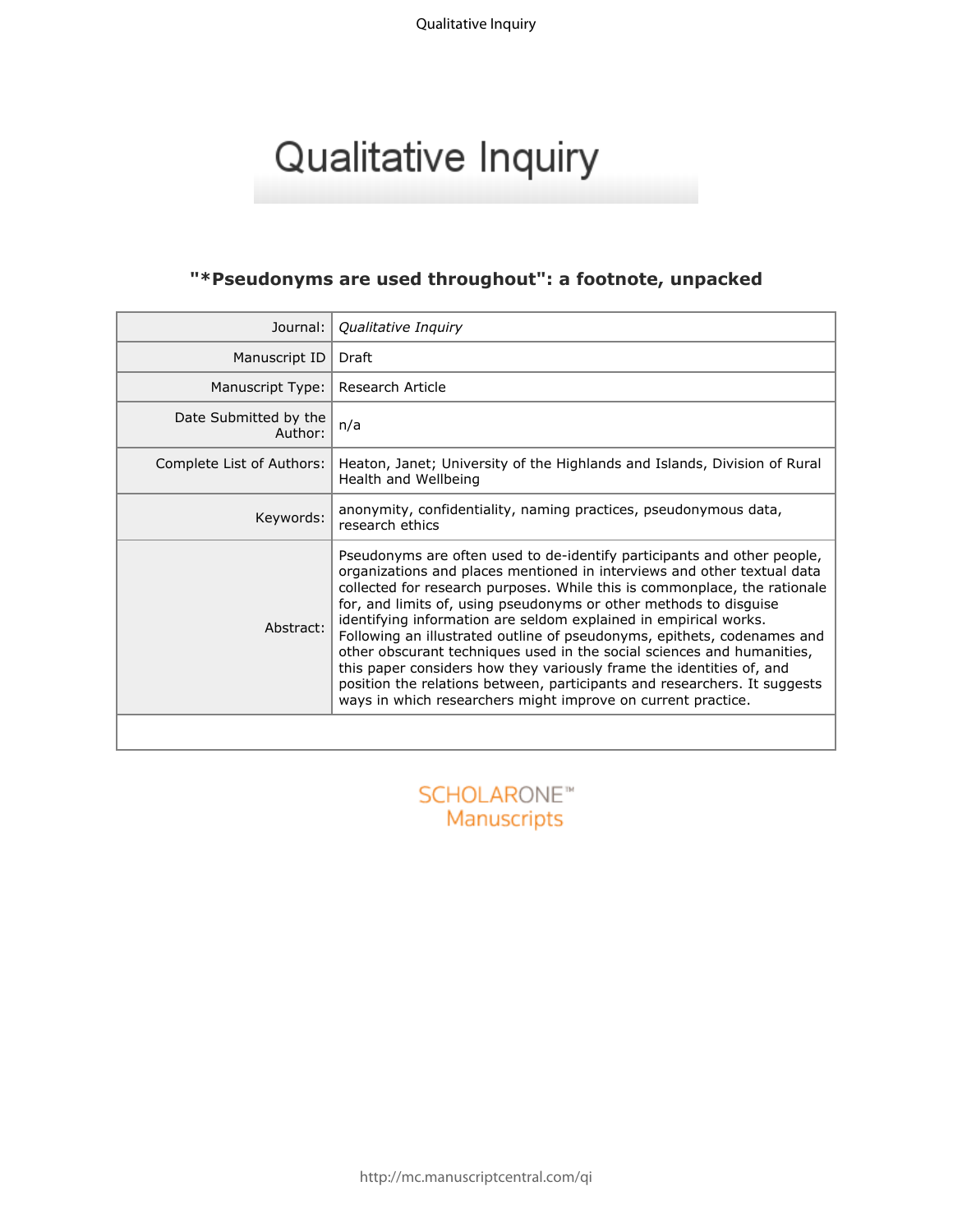$\mathbf{1}$  $\overline{2}$  $\overline{\mathbf{4}}$  $\overline{7}$ 

## **" \*Pseudonyms are used throughout": a footnote, unpacked**

## **Author**

Janet Heaton, PhD.

Division of Rural Health and Wellbeing, University of the Highlands and Islands,

Inverness, UK

ORCID iD: 0000-0002-0707-194X

#### **Contact details**

**PRINCER** Division of Rural Health and Wellbeing Centre for Health Science Old Perth Road Inverness, UK IV2 3JH. +44 (0) 1463 279501 [Janet.heaton@uhi.ac.uk](mailto:Janet.heaton@uhi.ac.uk)

#### **Biographical statement**

Janet Heaton is a sociologist and qualitative researcher, with a special interest in the secondary analysis of qualitative data. She has worked on a wide range of health and social care projects in the NHS and UK universities and is currently researching health and wellbeing in remote and rural communities using a range of methods.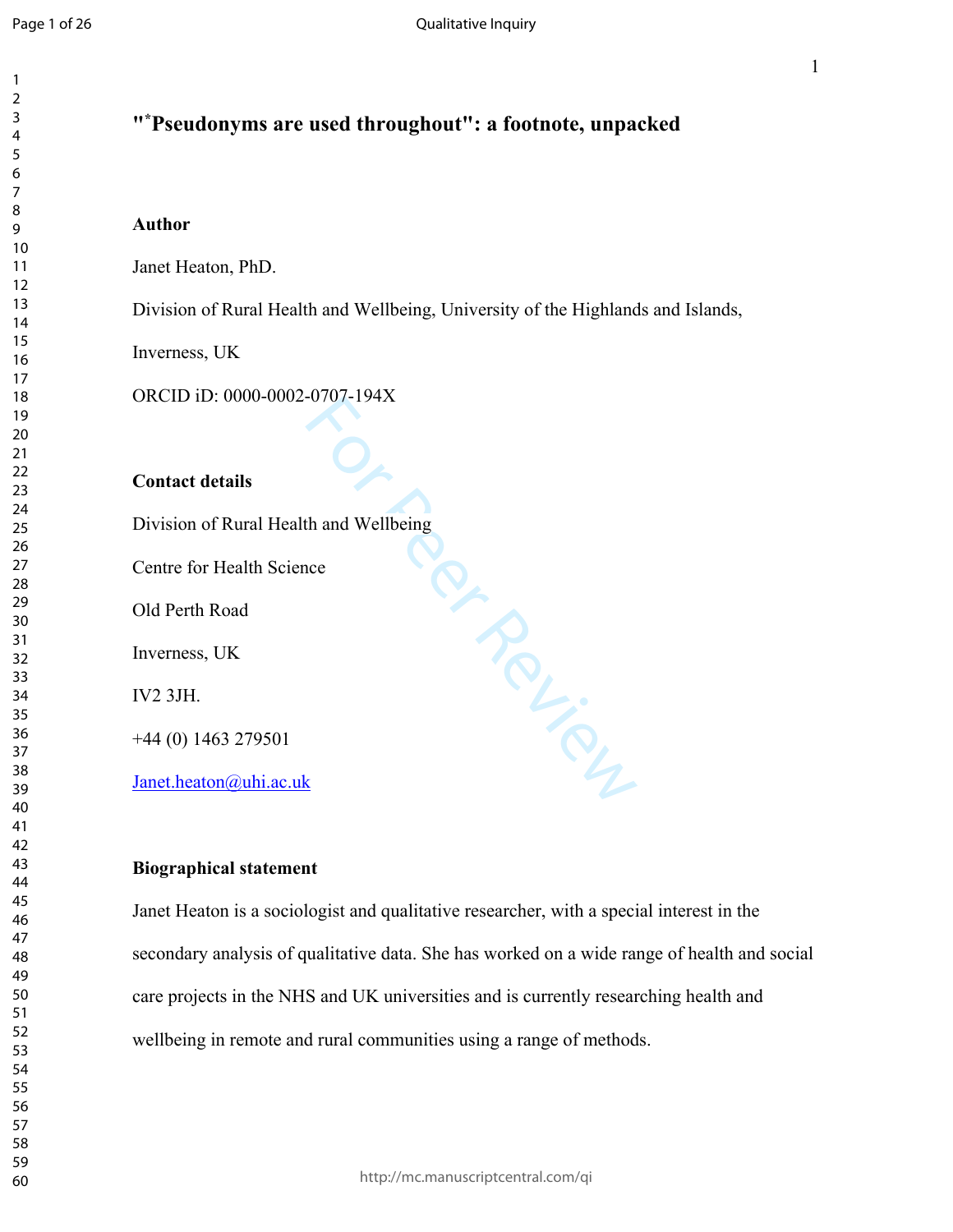## **"\*Pseudonyms are used throughout": a footnote, unpacked**

## **Abstract**

d other obscurant techniques used in the sociconsiders how they variously frame the ident<br>etween, participants and researchers. It sugge<br>ove on current practice.<br>With the contract practices is pseudonymous data; Pseudonyms are often used to de-identify participants and other people, organizations and places mentioned in interviews and other textual data collected for research purposes. While this is commonplace, the rationale for, and limits of, using pseudonyms or other methods to disguise identifying information are seldom explained in empirical works. Following an illustrated outline of pseudonyms, epithets, codenames and other obscurant techniques used in the social sciences and humanities, this paper considers how they variously frame the identities of, and position the relations between, participants and researchers. It suggests ways in which researchers might improve on current practice.

#### **Keywords**

anonymity; confidentiality; naming practices; pseudonymous data; research ethics

#### **Introduction**

When working with qualitative data, researchers generally disguise or remove information that might directly or indirectly lead to the identification of the participants and any other people, organizations and places described. The resulting data are commonly referred to as 'pseudonymized' or 'pseudonymous' data.<sup>1</sup> Researchers often have no choice but to deidentify data in order to meet ethical and legal requirements, especially when conducting

<sup>&</sup>lt;sup>1</sup> In the General Data Protection Regulation (GDPR), 'pseudonymous' data refers to information that has been de-identified but where a separate key has been kept, allowing re-identification if required. This is distinct from 'anonymous' data, which are not relatable to individuals by any means and hence are not subject to the Regulation (European Parliament and Council of European Union, 2016).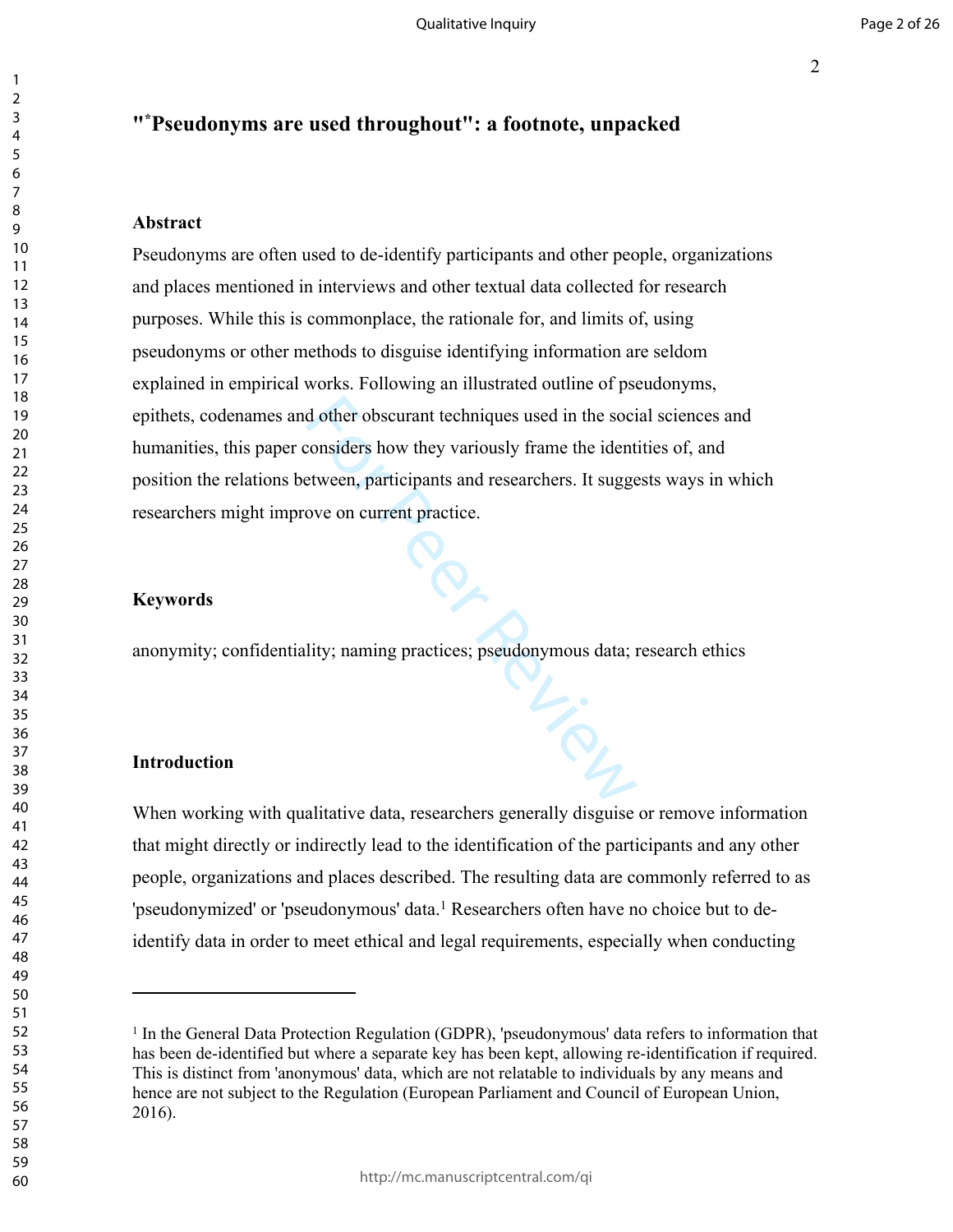Page 3 of 26

 $\mathbf{1}$  $\overline{2}$  $\overline{\mathbf{4}}$  $\overline{7}$  $\mathsf{R}$ 

#### Qualitative Inquiry

studies on sensitive topics or with small populations. They do, however, have some latitude over how to do this as the exact methods for disguising data are not usually prescribed (Allen & Wiles, 2016).

cular studies (see, for example, Allen & Wild<br>
aunders et al., 2015). Studies of related practi<br>
me fields of research (Edwards, 2019; Thoma<br>
research reports (Corden & Sainsbury, 2005,<br>
studies et al., 2008), have also pr As others have noted, the thinking behind and mechanics of choosing pseudonyms tend to be thinly reported in empirical works, if at all (Guenther, 2009). Reference to their use in these reports is usually relegated to a footnote that simply states 'pseudonyms are used throughout' or similar. More information is found in methodological works on the topic, particularly those in which researchers reflect on the issues they encountered when disguising data in particular studies (see, for example, Allen & Wiles, 2016; Brear, 2018; Lahman et al., 2015; Saunders et al., 2015). Studies of related practices, such as the naming conventions used in some fields of research (Edwards, 2019; Thomas, 2010), the use of verbatim quotations in research reports (Corden & Sainsbury, 2005, 2006), and the management of confidentiality (Wiles et al., 2008), have also provided some valuable insights into researchers' and/or participants' preferences for how identities are disguised in qualitative research.

Building on this literature, I aim to do two things in this paper. First, I describe different approaches to disguising names and other information that have been used in the social sciences and humanities. Second, I examine how the selection and use of different types of aliases not only de-identifies data but also frames the identities of the people and places concerned and positions the relations between the interactants in ways I elucidate. In these ways, I hope to encourage researchers to reflect more on their naming practices and to better account for these in empirical works.

### **Techniques**

To disguise identifying information in transcripts of interviews and discussion groups, and records of observations, fieldwork, and other textual data, qualitative researchers use various techniques at different stages of the research process. Transcripts and records may be disguised before analysis commences, as part of the initial process of checking the accuracy of transcripts of audio recording and correcting the texts. Alternatively, data may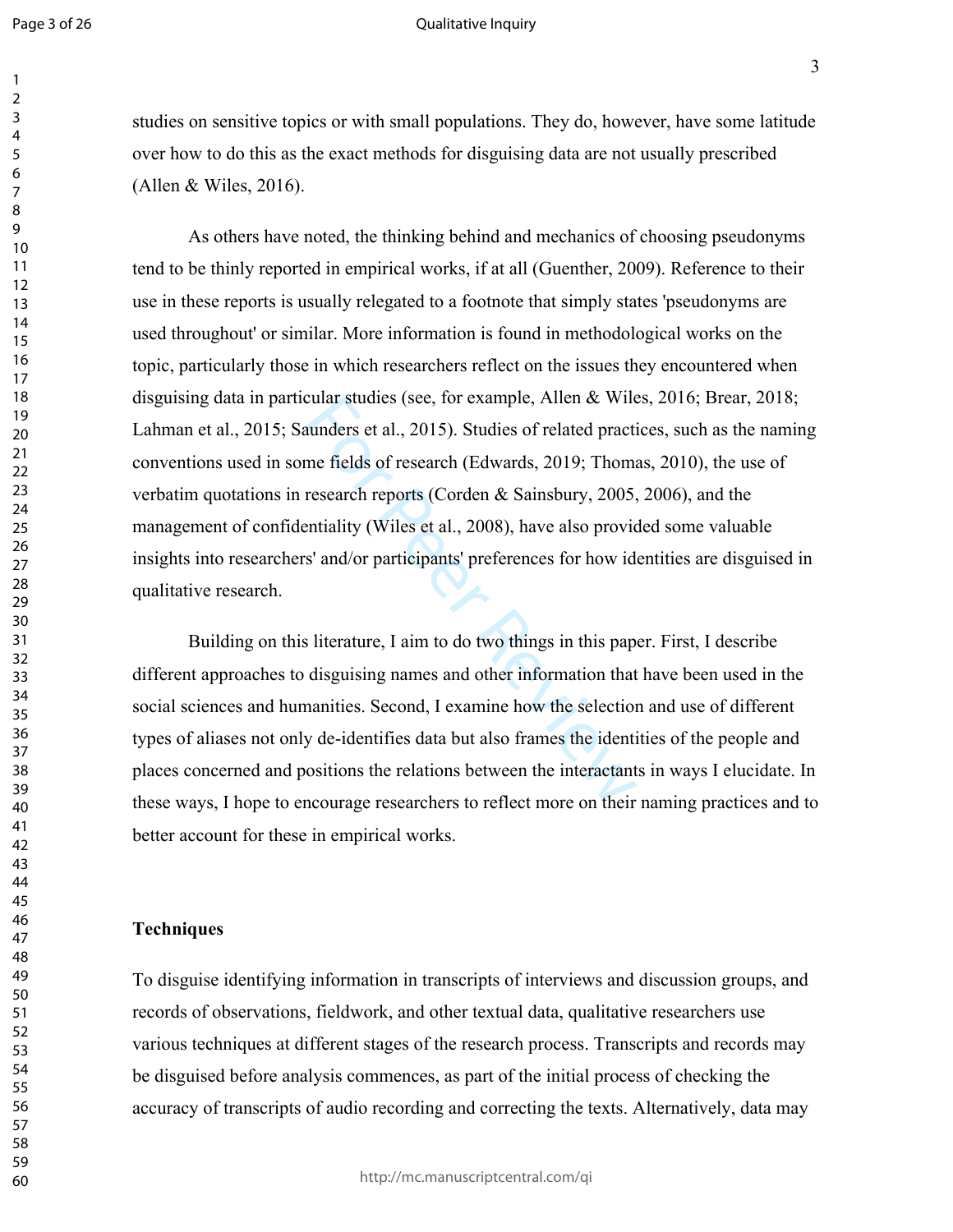#### Qualitative Inquiry

be corrected at the start, with identifiers left intact for the duration of the primary analysis and only anonymized at the end of a project, when preparing datasets for archiving. Research participants may or may not be given the opportunity to check and correct transcripts, and to select or approve their designated pseudonyms, if used. As well as disguising the data, researchers and transcribers may also apply some form of disguise to data filenames, document headers, study meta-data and data analysis charts when processing data, in order to keep the information secure and private during transmission, storage and use by primary researchers and secondary analysts.

ressured projects, researchers may only check<br>the findings in presentations and reports, and<br>ed quotations are also generally annotated. F<br>tags to show speakers' turns. Descriptive info<br>end of excerpts, identifying speaker In some time-pressured projects, researchers may only check for identifiers in excerpts used to illustrate findings in presentations and reports, and then anonymize them for publication. Published quotations are also generally annotated. Participants and interviewers are given tags to show speakers' turns. Descriptive information may also be given in brackets at the end of excerpts, identifying speakers by pseudonyms or by characteristics such as their age and gender and/or role. A table listing all the participants individually by their unique study identifier and/or their demographic characteristics may also be included in some publications.

To disguise the real names of people, organizations, places and other identifying information at source and/or in reports, three types of aliases tend to be used, either singly or in combination, along with punctuation and other editorial conventions. These are described below along with examples from various fields of research.

#### *Pseudonyms*

A 'pseudonym' is a false name that differs from the real name of a person (orthonym) or place (toponym). In qualitative research, individual participants tend to be assigned pseudonyms by researchers, although sometimes they may be asked to choose their own. So, a participant called, say, 'Pamela Jedstone', might be given the fake name of 'Samantha Smith'. If she was mentioned by name by another participant, such as her husband, whose surname she shares, then he might be assigned a matching alias, such as 'Alan Smith'. Some examples of pseudonyms that have been used in published works are shown in Table 1.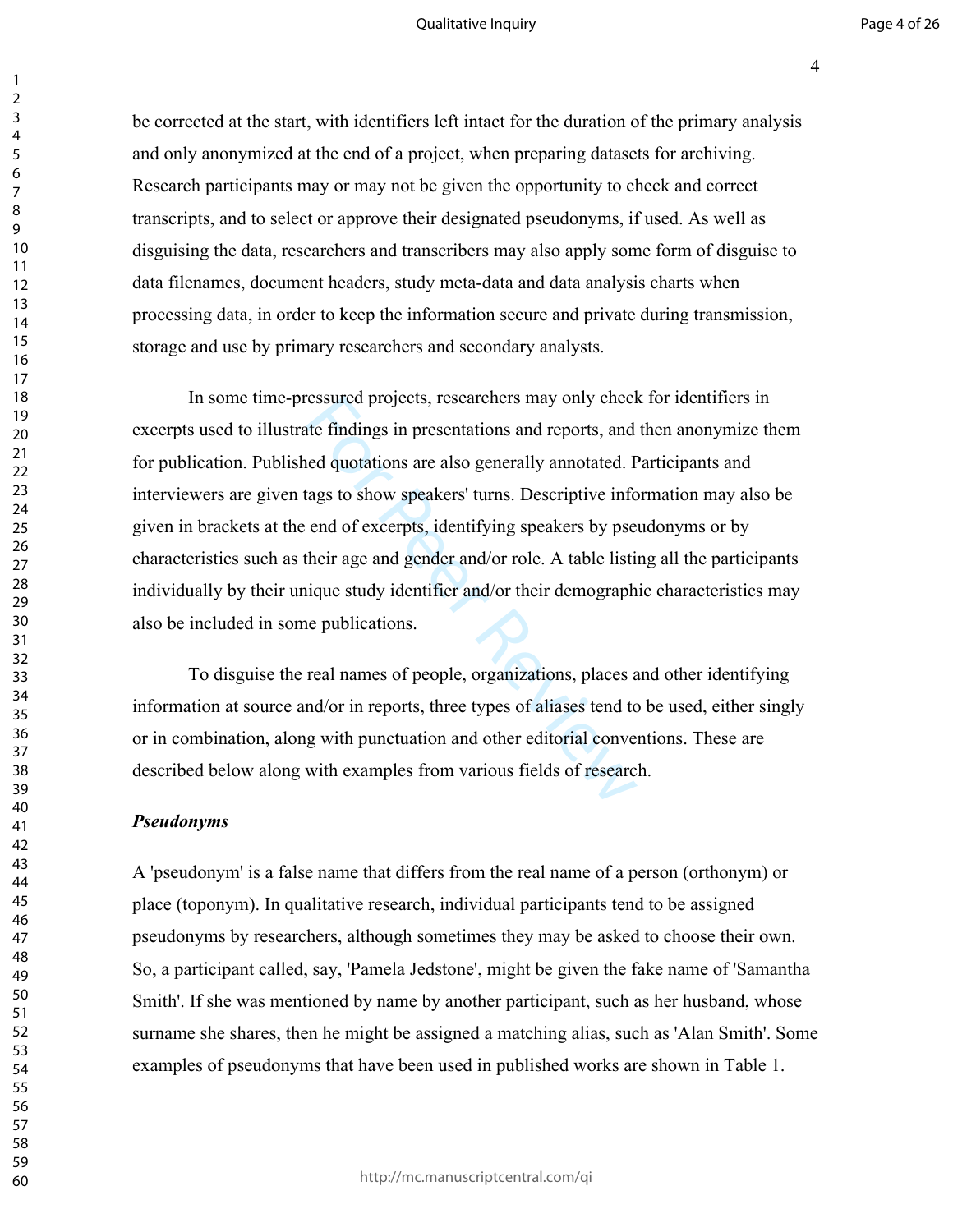## [Insert Table 1]

Smith's titular 'K is mentally III' (Smith, 1970)<br>2008) account of a consultation between a pa<br>tion that has a precedent in early conversatio<br>examples, the real name 'Pamela Jedstone' n<br>Smith' and variations thereof ('Sama As the table illustrates, different sources and types of pseudonyms have been used for people's names in research. They include some chosen by researchers and some selfselected or approved by participants; common cultural names and rarer forms; and names based on plants and animal species. 2 Other researchers have reported pseudonyms being based on a car marque, a Shakespearian character, and a pet's name (Allen & Wiles, 2016). The name forms also range from the use of surnames with honorific titles, to the less formal use of given names only. In some cases, pseudonyms have been truncated to very short forms, such as 'K' as in Smith's titular 'K is mentally ill' (Smith, 1978), and 'Mrs B' in Sweeney and Heath's (2008) account of a consultation between a patient and a general practitioner – a convention that has a precedent in early conversation analysis (Billig, 1999). Following these examples, the real name 'Pamela Jedstone' might be replaced with the fictional 'Samantha Smith' and variations thereof ('Samantha', 'Sam', 'Mrs Smith', 'Mrs S' or simply 'S'); the nearest equivalent form might be substituted in each case (that is, 'Samantha' for 'Pamela' and 'Sam' for 'Pam', 'Mrs Smith' for 'Mrs Jedstone') or just one variant used throughout.

Likewise, references to the names of places or regions where the research was conducted that might enable the identities of themselves or the study population to be inferred, particularly if working in a small rural community, may also be disguised using pseudonyms. Thus, a real village called 'Fairstow' might be given the alias 'Daleside'. Some examples of pseudonyms that have been used for places, as well as for organizations and services, are shown in Table 2.

#### [Insert Table 2]

In some papers, whole sections may be devoted to detailed case studies of individual participants or particular places or settings, with their pseudonyms used in section headers (Downe, 2001; Dyck et al., 2005; France et al., 2011; Graham 2015). Occasionally, pseudonyms may even be included in titles of papers (Hollett & Ehret, 2015;<br>
2 The pseudonyms 'Rat Man' and 'Wolf-Man' were in turn based on the person's fears or dreams.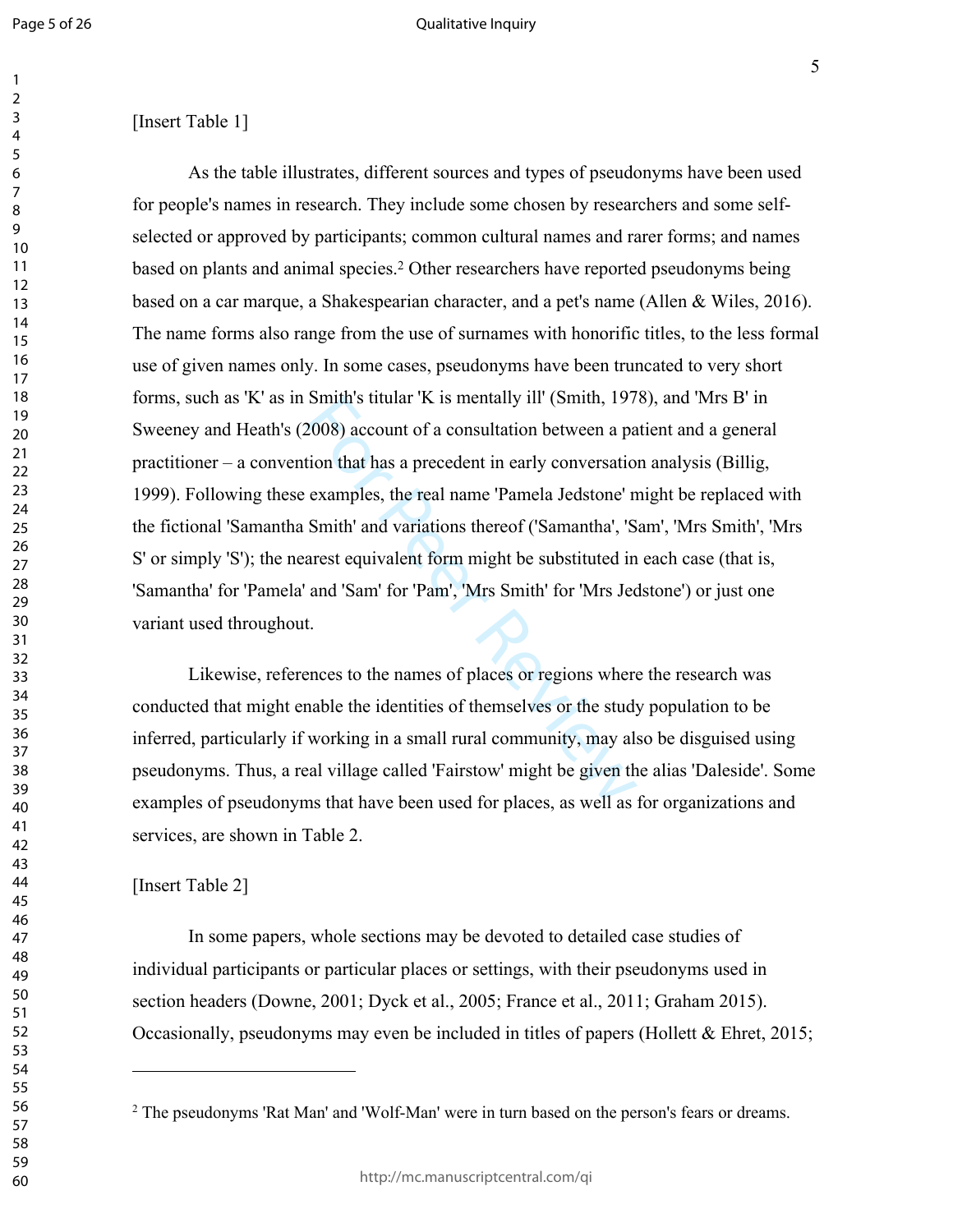Lynd & Lynd, 1929, 1937; Smith, 1978; West, 1945), in notes or acknowledgements (Hamilton, 1996; Sheridan et al., 2011), and in Christmas cards and other study correspondence sent to participants (Allen & Wiles, 2016).

#### *Epithets*

interview with one of her patients might be reflected the reprofessional (HCIGP colleague]'; and references to her work be reflected to the value of the return of the specificity of role – so '[HCP]' me only GP in a sample Epithets are descriptive terms used to describe the character of a person or place ('epithet' is derived from the Greek term meaning 'added'). They are used in research to replace the real names of people mentioned by participants with one or more terms that conveys their role and/or relationship to the speaker. So, if 'Pamela Jedstone' was a general practitioner (GP), references to her in an interview with one of her patients might be replaced by '[GP]' in brackets; references to her by another health care professional (HCP) at the same practice might be replaced by '[GP colleague]'; and references to her work by her husband might be replaced by '[GP]' rather than by '[wife or spouse]'. The exact choice of terms depends partly on context and partly on the specificity of role – so '[HCP]' might be used instead of '[GP]' if Pamela was the only GP in a sample of health care professionals, to minimize the possibility of her identity being inferred. Epithets can also be used for places, where real names are replaced with descriptions, such as '[town]', '[coastal village]', '[northern city]' or similar. Epithets may also be used to label quotations in reports, with or without the addition of pseudonyms. Some examples are shown in Table 3.

[Insert Table 3]

Epithets are mainly adopted by researchers without the involvement of participants. However, as Table 3 shows, when participants have been invited to choose their own pseudonyms, some individuals have chosen what might be considered to be epithets (or similar nicknames) as their aliases, such as 'Pretty' (Brear, 2018), 'Happy' (Rodham et al., 2012), 'Super Woman' and 'Tricksey' (Salmon, 2007).3

<sup>3</sup> Of course, in some cultures, names such as 'Pretty' may be conventional, which highlights the importance of understanding onomastics (naming practices) when using pseudonyms.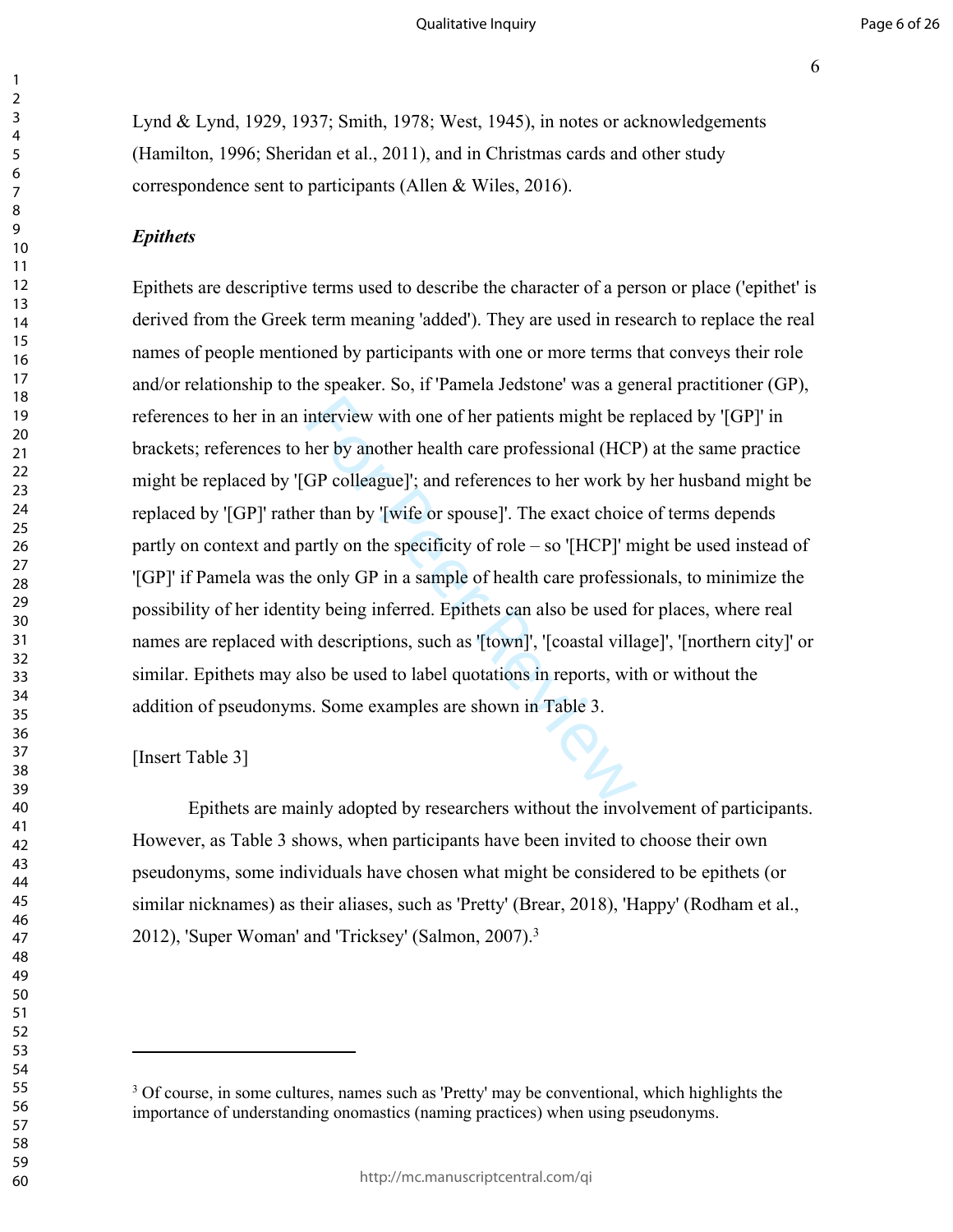#### *Codenames*

Codenames are index terms assigned to participants and other people, places and organizations by researchers. They can take a relatively simple alphanumerical form, such as 'ID12' for 'Pamela Jedstone', and may be used with or without epithets, such as 'village 2' or 'site 2' for 'Fairstow' respectively. More complex forms can be used to convey further information about the characteristics of the participants. For example, the codes ID12/f/40s/GP/S3' might be used as a file header and/or speaker tag to denote a participant's unique study reference number, gender, age band, role, and study setting in a way that can be observed at a glance. Some examples are shown in Table 4.

[Table 4]

In reports, participants' unique study reference numbers are sometimes used as tags for speakers in published quotations, instead of a pseudonym or a standard abbreviation like 'R:' for respondent. They can also be incorporated into labels in brackets following quotations, along with other codes or, more usually, epithets like 'ID2, female, carer'.

## *Punctuation and other editorial techniques*

Equality 1 and the examples are shown in<br>
Equality in the examples are shown in<br>
Equality in the examples are shown in<br>
Equality contains, instead of a pseudonym or a stay<br>
can also be incorporated into labels in brack<br>
o Both epithets and codenames tend to be used in conjunction with punctuation marks to indicate which segments of text in transcripts have been disguised or annotated. These conventions vary a great deal. Marks such as  $[ \cdot ]$ ,  $\{ \}$ ,  $\langle \cdot \rangle$ ,  $(a)$  or ## are variously used at the beginning and end of segments to indicate where text has been edited and the contents redacted or replaced. In published excerpts, other marks or text might be inserted to indicate that text has been deleted or modified, as in [...], {anon}, or <text deleted>. In contrast, pseudonyms tend to be used without any embellishment, 4 after a brief explanatory note – typically in a footnote on the first occasion a name is used.

<sup>4</sup> For an exception, see Scarth (2016) who, writing about why bereaved participants wanted their real names to be used in reports, represented 'nom de plumes' in italics and real names in normal font.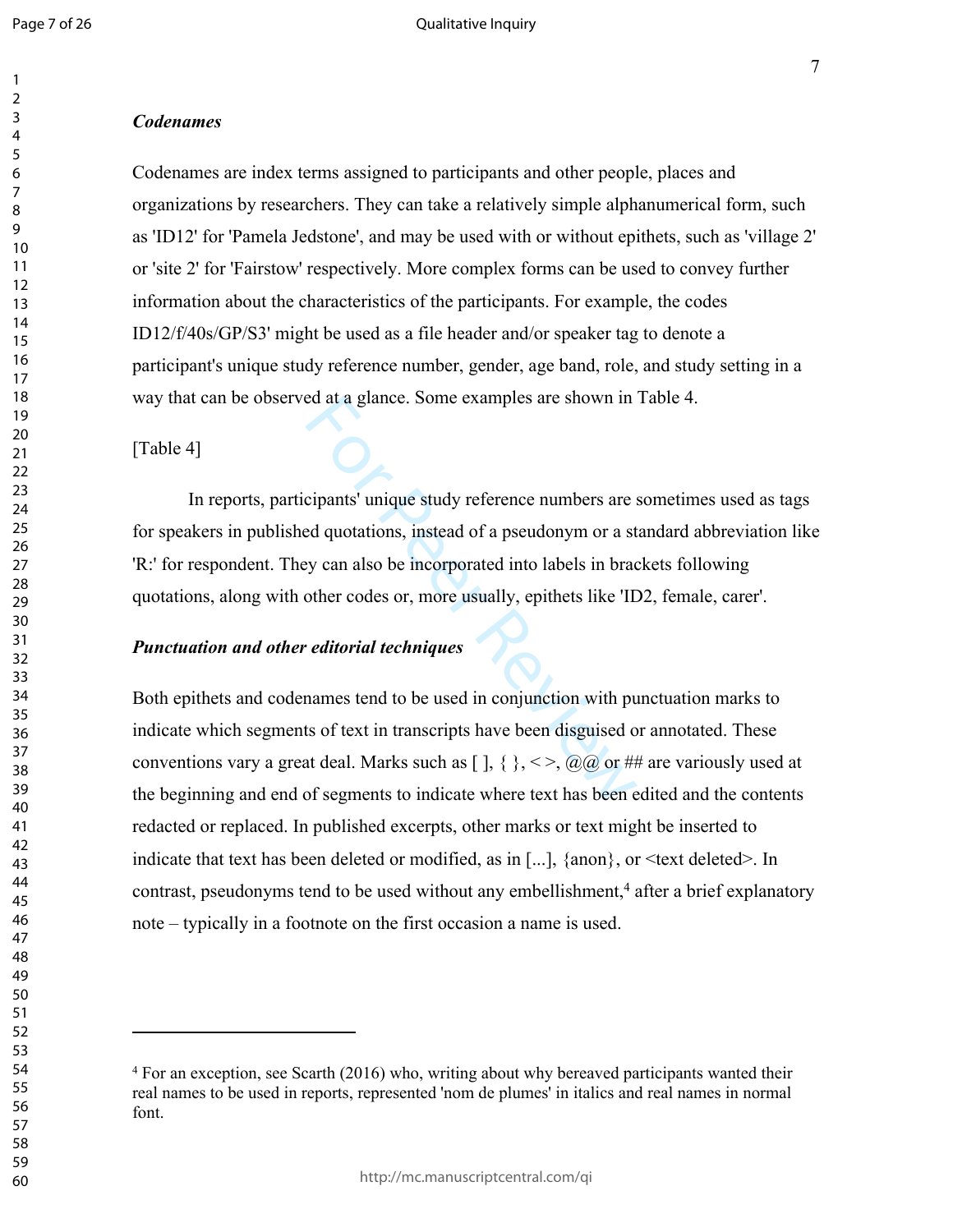#### Qualitative Inquiry

the same ps<br>
2. And in their study of family members of p<br>
2. And in their study of family members of p<br>
2. (2015) used multiple techniques: they purpo<br>
1. (p purposition to those used in othe<br>
1. associations with hospita In general, participants, organizations and places tend to be assigned aliases that are unique to them and these are applied consistently in dataset(s) and excerpts in reports. This allows for quotes by particular individuals to be cross-referenced within publications and to be tracked over time in qualitative longitudinal research. However, where this approach might enable identities to be inferred, additional measures can be taken to obscure the identity of individuals and/or the relations between them. For example, when reporting the results of a study involving small rural communities, Nimegeer and Farmer (2016) chose to provide only minimal description of participants and to avoid using gendered pronouns as well as pseudonyms. In her study of social scientists, Platt changed the names and sometimes even the sexes of participants; she also used the same pseudonym for more than one person (Platt, 1976). And in their study of family members of people with severe brain injuries, Saunders et al. (2015) used multiple techniques: they purposely assigned different pseudonyms to extracts from the same people as a 'smoke screen' (p. 621); they employed a different set of pseudonyms in one publication to those used in other reports; they decoupled participants' associations with hospitals and locations; and, in some cases, they disguised the familial relationship of the participants as another way of minimizing the chances of a 'jigsaw identification' being made (p. 627).

Another editorial technique involves creating composite figures by melding together elements from multiple participants' accounts (Markham, 2012). 'Fictional vignettes' have also been suggested as a means of communicating research findings (Rabbiosi & Vanolo, 2017). Writing in a different context, Gibson (2020) has argued that fictionalized accounts can be used to represent data in ways that are empathetic and verisimilar to the social world being studied – which potentially provides another way of disguising data.

It should also be noted that, in the past, researchers have published their work using pseudonyms for themselves, in order to prevent the identities of the communities they studied being identified. Examples include Carl Withers' study of Plainville in the United States, which was published under his pen name of 'James West' (West, 1945); and the anthropologist Sjaak van der Geest reported his work in Ghana as 'Wolf Bleek' (van der Geest, 2003).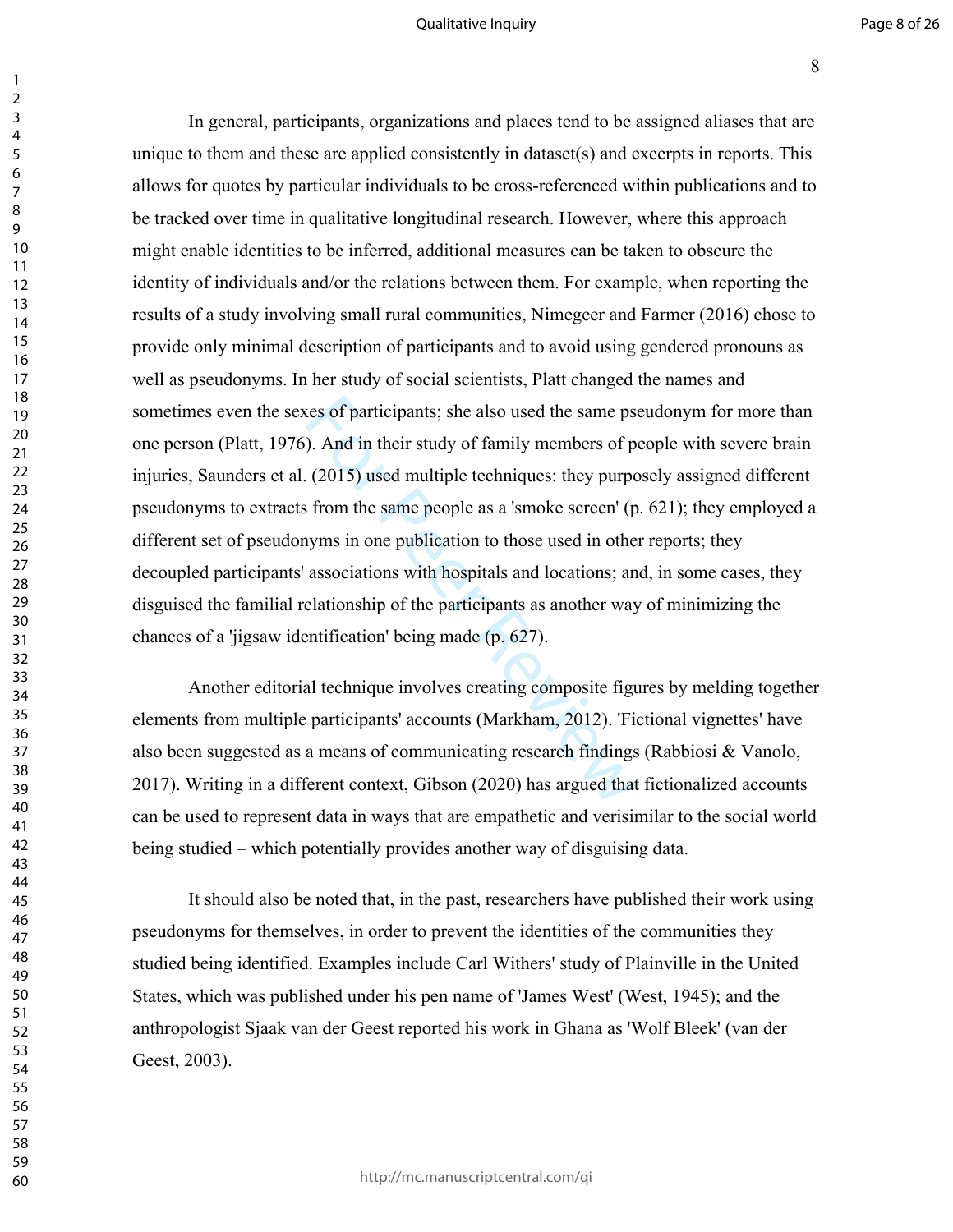$\mathbf{1}$  $\overline{2}$  $\overline{\mathbf{4}}$  $\overline{7}$  $\mathsf{R}$ 

#### **Aliases and identities**

The techniques described above should, if carefully applied, help to conceal identifying information in qualitative datasets and research reports. However, they are not without issues. Problems with the politics, power and paternalism of using pseudonyms in social research have been previously described (Guethner, 2009; Lahman et al., 2015; Svalastog & Erickson, 2010). So too have the difficulties of de-identifying data without distorting it or cleaning it to the point that it loses its integrity and becomes devoid of vital context and meaning (Clark, 2006; Edwards 2019). Other issues that have received less attention to date, are how the different techniques frame the identities of participants, populations and places, and position the relations between the interactants, which I examine below.

#### *Framing identities*

Frequences frame the interactants, which I example relations between the interactants, which I example relations are commonly used in qualitative responsible the domination qualitative studies designed to capture the ived As we have seen, pseudonyms are commonly used in qualitative research. This technique has the advantage of allowing data to be de-identified without being de-personalized as well. This is important in qualitative studies designed to capture the richness of, and thickly describe, participants' lived experiences and social worlds. Unsurprisingly, in work involving people living with dementia, brain injuries, and those who have been bereaved, using pseudonyms is the preferred technique precisely because it avoids de-personalizing those who have already experienced a loss of, or change in, their identity or that of a loved one (Saunders et al., 2015; Scarth, 2016).

Using pseudonyms does, however, involve substituting names with others that, by definition, are false and changes how people and places are identified. This is problematic because orthonyms have personal, social and symbolic meanings: they are markers of, and convey ideas about, ethnicity, age, gender, religion and other identity characteristics. Likewise, toponymies have historical, topographical and cultural associations. By replacing the real name of a person or place with a pseudonym, researchers are essentially removing one identity and replacing it with another. The chosen pseudonyms may or may not be congruent with the participants' self-identities and/or approved by them; and they may or may not have particular meaning and connotations for the people and places associated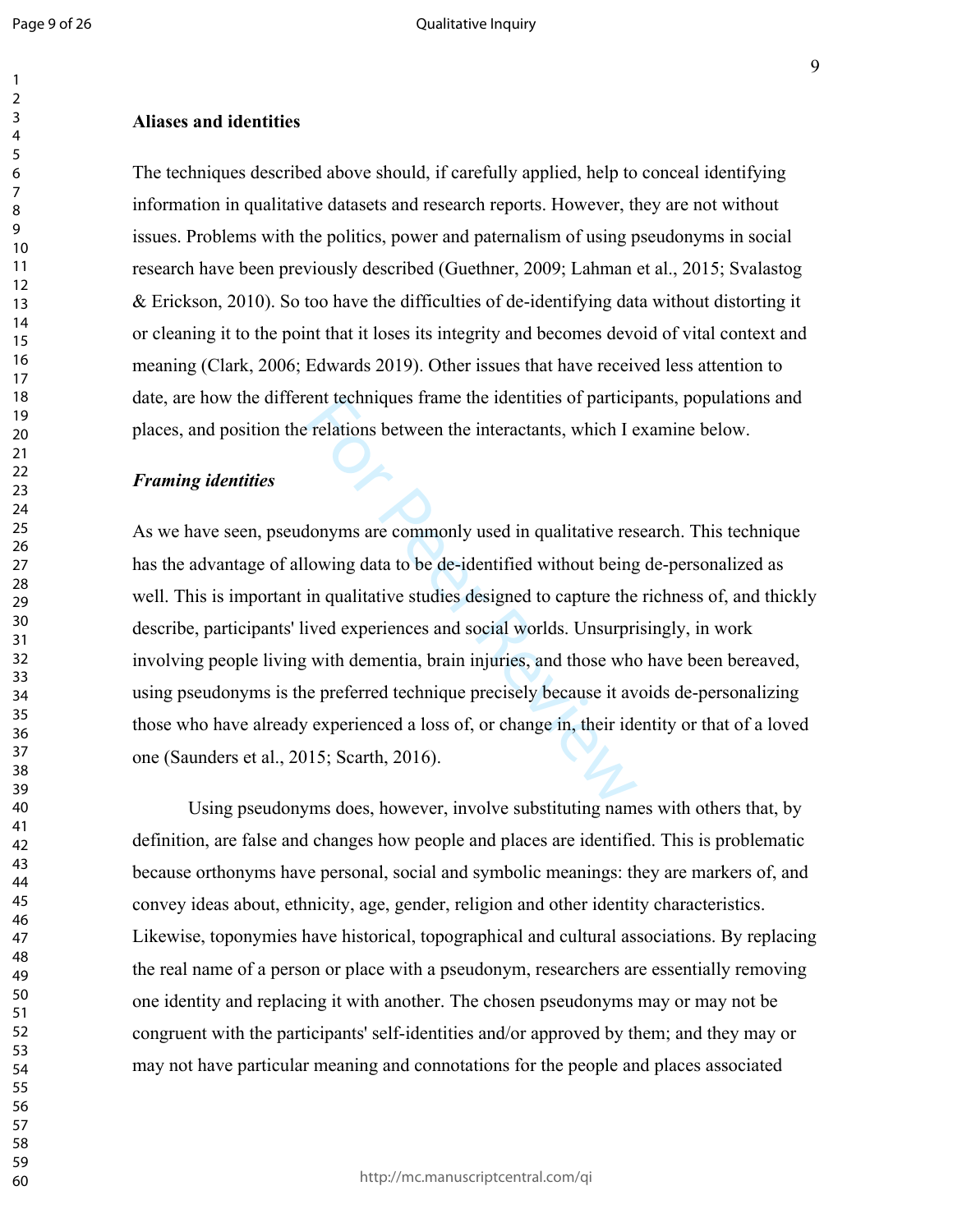$1<sub>0</sub>$ 

with the research, as well as for the analysts, and other users of the datasets and readers of the published results of the work.

nders et al., (2015, p. 621) avoided selecting<br>the ethnic or cultural backgrounds of partie<br>em in some way. Fazio et al., (2011: 637) als<br>ms] that reflected the culture and ethnonation<br>ther researchers used random name gen This raises the question: how do researchers pick and assign the pseudonyms for participants and places? Unfortunately, this information is only occasionally reported in empirical works. Examination of such reports, as well as methodological and reflective works on anonymizing data and related topics, suggests that pseudonyms are selected using different systems. One approach involves choosing pseudonyms that purport to represent the characteristics of the sample, such as the age, gender, ethnicity and location of the participants. Thus, Saunders et al., (2015, p. 621) avoided selecting pseudonyms that revealed too much about the ethnic or cultural backgrounds of participants but chose ones that 'resonated' with them in some way. Fazio et al., (2011: 637) also 'made an effort to choose ones [pseudonyms] that reflected the culture and ethnonational background of the participants' names'. Other researchers used random name generators (Pelletier et al., 2020) or chose names alphabetically (Hedman et al., 2013; Jones & Coffey 2011; Mullan, 2013). Yet others selected names that had some special meaning or associations. For instance, in a study of people living with dementia, pseudonyms were chosen for the participants because of their special meaning, such as 'Audrey' for 'noble spirit' and 'Fran' for 'free' (de Witt et al., 2009, 2010; see Table 1).<sup>5</sup> In another study, of people's experiences of using complementary and alternative therapies for Ménières disease in the UK and Australia, the authors' ascribed pseudonyms based on the names of British wild flowers and Australian indigenous plant species (Long & Bennett, 2009; see Table 1). In other cases, researchers chose pseudonyms that were inspired by their own relatives' names (James, 2013) or based on famous contemporary sociologists' names (see Edwards, 2019), or that were symbolic for the researcher themselves (see Thomas, 2010).

While it is usually researchers who assign pseudonyms to participants, in some studies participants have been invited to choose their own. In a detailed account of this process in the context of a participatory action research project conducted in rural

 The works by de Witt et al., (2009) and Downe (2001) are the only papers I am aware of that mention the researchers and/or participants using a source book of names to select pseudonyms.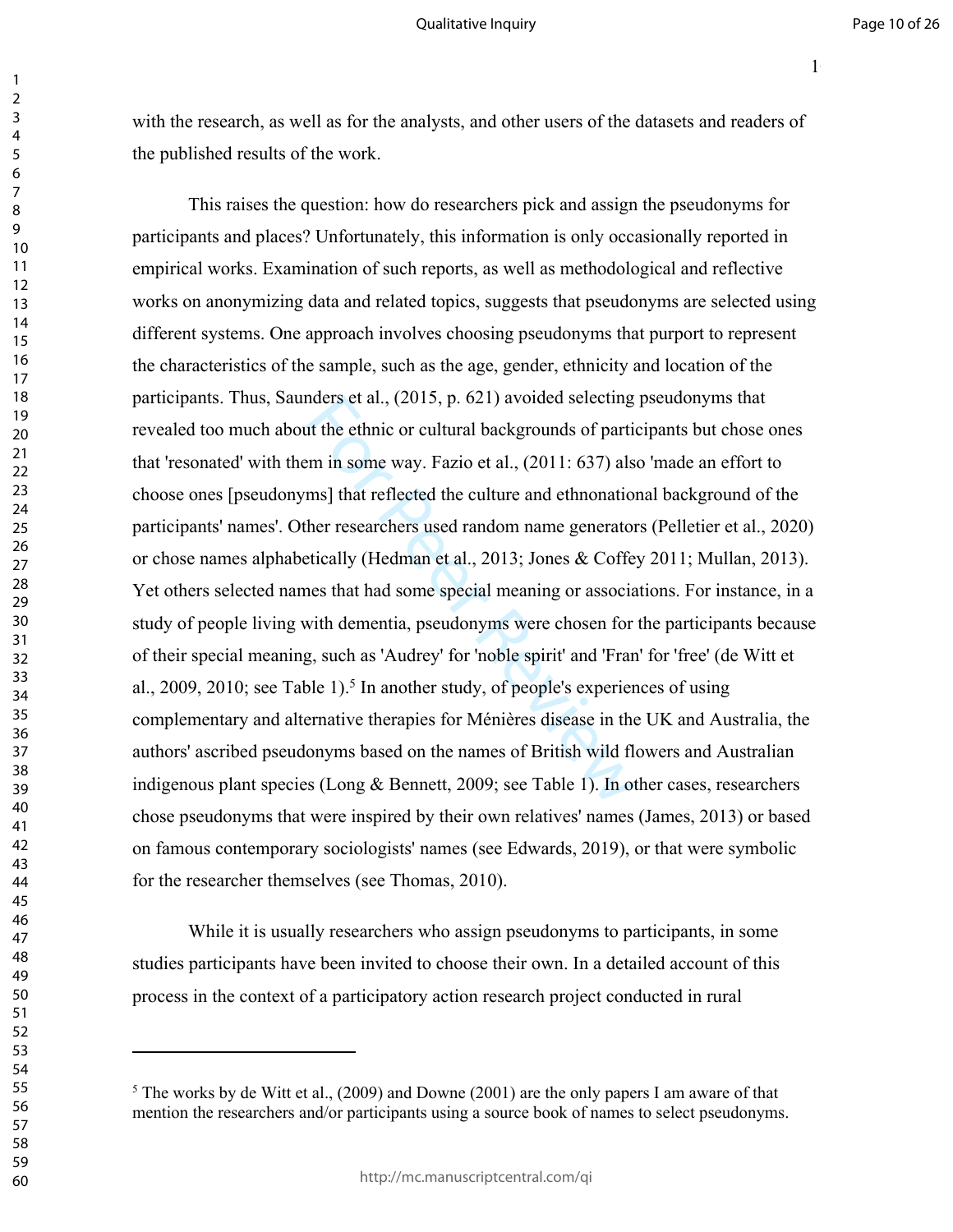$\mathbf{1}$  $\overline{2}$ 3  $\overline{\mathbf{4}}$ 5 6  $\overline{7}$ 8 9

#### Qualitative Inquiry

11

Swaziland, Brear (2018) explains that this was not straightforward. She found that, once given the choice, some of the co-researcher participants initially wanted to use their real names. 6 They subsequently changed their minds over whether they wanted to be assigned a pseudonym or use their real name, and then over which false name they preferred, suggesting that the process was dynamic (Brear, 2018; see also Allen & Wiles, 2016; Downe, 2001; Scarth, 2016). When selecting pseudonyms, the participants chose mainly English-language and not indigenous siSwati-language names, for various reasons. One person chose a name that Brear asked them to change, concerned about how it (Bin Laden) might be interpreted. In another detailed examination of the self-selection of pseudonyms in two anthropological studies set in Barbados and Canada, Downe (2001) reveals the ways in which the choices of two girls were associated with notions of gender, and with positive and negative cultural identities.

dies set in Barbados and Canada, Downe (20<br>vo girls were associated with notions of gend<br>lentities.<br>we limitations. By using descriptive terms, re<br>rticipants in terms of roles, relationships or the<br>regard as meaningful or Epithets also have limitations. By using descriptive terms, researchers may inadvertently define participants in terms of roles, relationships or traits that the latter may or may not relate to and regard as meaningful or significant. For instance, in their study of the use of verbatim quotations in social research, Corden and Sainsbury (2006, p. 105) found that some participants did not like their quotes being attributed to someone who was described as a 'disabled person' or an 'income support recipient', but they were more accepting of the use of demographic epithets such as '[male, 30s]'. 7 This was because they felt that the former terms might mark them as different or that they might be judged by them. Epithets are also used more generally in research reports, in the form of categories and language that participants may not necessarily self-identify with. Examples include parents of disabled children being described as 'carers' even though they regard themselves as 'parents', and people living with dementia being referred to as 'PWD'. 8 Participants may

<sup>6</sup> See also Saunders et al., (2015) and Grinyer (2004). Research teams may not be able to oblige because of ethical constraints or because revealing their identities would then compromise the privacy of those in the study who did not want to be identified.

<sup>7</sup> Corden and Sainsbury (2006) also found sharp differences in participants views on the tidying of quotes and rendering of ethnic speech and speech impaired patterns.

<sup>8</sup> Some journal guidelines state that such abbreviations should not be used, preferring more humanizing language (for example, *Dementia: The International Journal of Social Research and Practice*).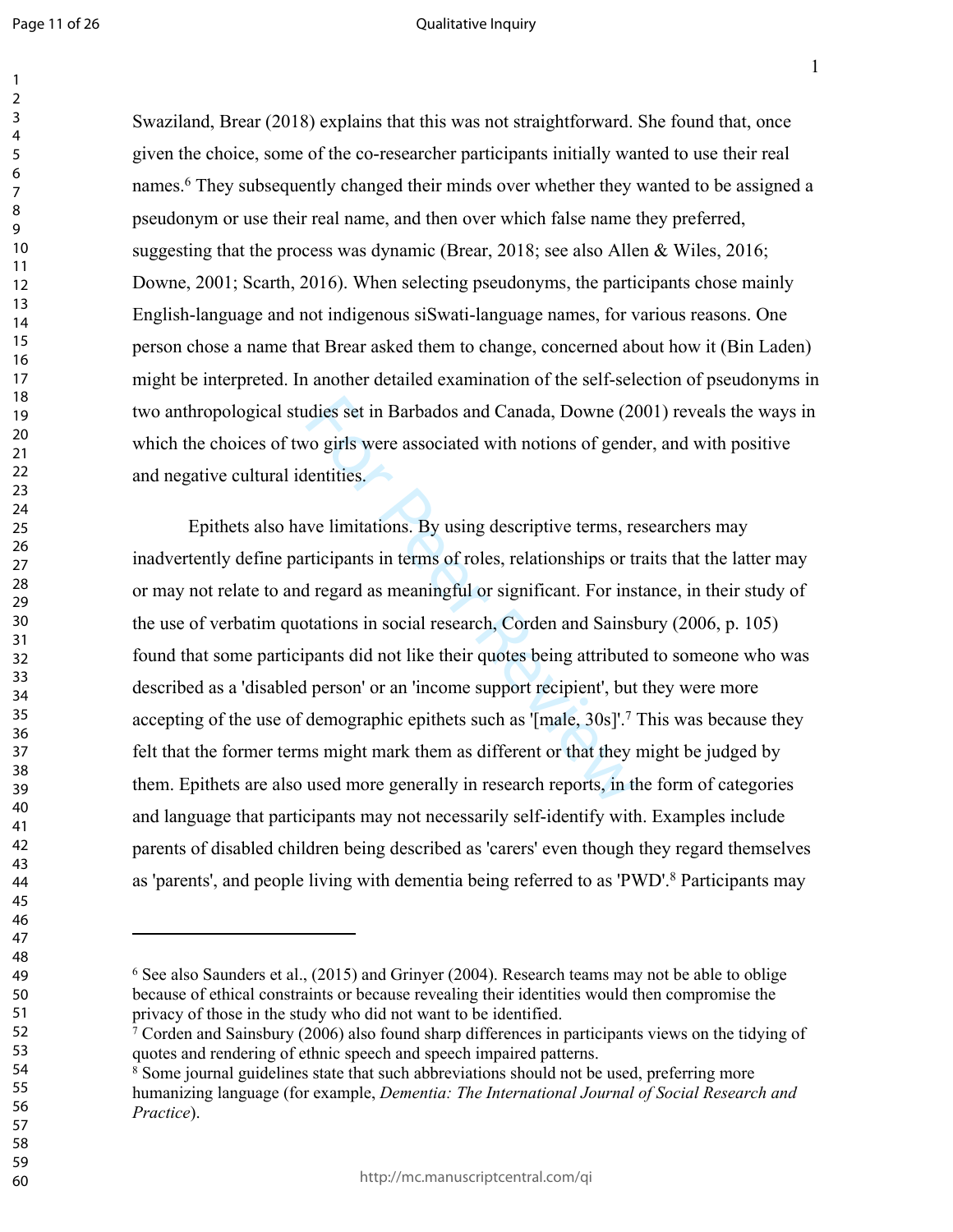#### Qualitative Inquiry

also prefer to be described in more than one way and not only defined in terms of, say, their medical condition. In addition, some epithets chosen by participants as their alias may be ambiguous; for example, 'Super Woman' could reflect a positive self-image, or it could be an ironic self-reference to an over-loaded carer.

anze them, reducing them to a set or imperso<br>In studies involving families or complex net<br>oluted and result in text that is difficult to rea<br>ays in which analysts and readers (including<br>e people so represented in transcrip A potential advantage of using codenames instead of pseudonyms is that they meet ethical and other requirements to de-identify data without imposing new names and associated identities on people and places. However, by using codenames for participants, researchers risk representing and conveying information about them in ways that might be perceived to de-personalize them, reducing them to a set of impersonal index figures and a configuration of codes. In studies involving families or complex networks, the use of codes may also become convoluted and result in text that is difficult to read. These changes may, in turn, influence the ways in which analysts and readers (including participants themselves) relate to the people so represented in transcripts, records and reports. It was for similar reasons that Allen and Wiles (2016, p. 154) decided not to use this technique because they felt it would be 'unnecessarily distancing, especially as participants were receiving the transcripts of their interviews, where their very personal accounts would be linked to somebody called merely "P3"'.

### *Positioning names*

Further examination of the ways in which different types of aliases and associated editorial techniques have been used in published works also reveals other issues with how they represent the relations between participants and researchers. As Table 1 shows, culturally common names are often used as pseudonyms. Where first names and hypocoristic name forms are used (for example, 'Sam' not 'Samantha') this adds to the sense of informality and suggests a friendly relationship between the researchers and the participants. Conversely, in some studies, more formal pseudonyms with honorific titles and surnames were used because the researchers felt that those name forms reflected the nature of their relationship with the participants (Day  $\&$  Hitchings, 2011) or that it was how the participants would want to be addressed (Hildon et al., 2008). While the former approach is warm and humanizes the sample, and the latter is more formal and respectful, at the same time there is a risk that the pseudonyms and/or form of names chosen for individuals do not reflect the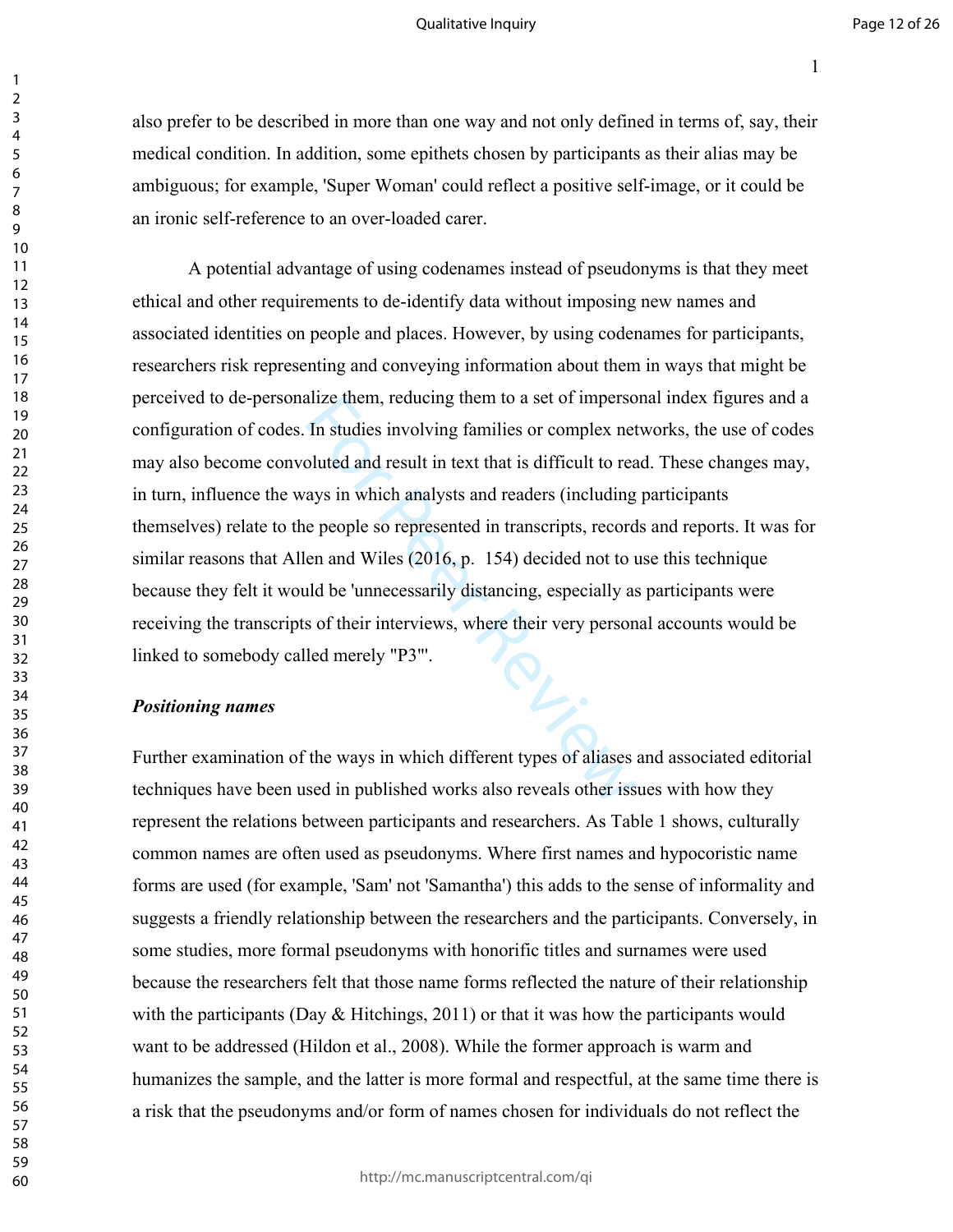$\mathbf{1}$  $\overline{2}$ 3  $\overline{\mathbf{4}}$ 5 6  $\overline{7}$ 8 9

#### Qualitative Inquiry

 $1<sup>3</sup>$ 

(in)formality of relations achieved between the researchers and the individual participants (this is likely to vary in any given sample), and/or may draw on stereotypical ideas about the sample populations (Edwards, 2019).

In addition, a possible cumulative effect of the repeated use of common names as pseudonyms across studies and over time is that participants, when so labelled, become archetypical, everyman/everywoman-type figures – a Joe Bloggs, Jane Doe or John Smith – and paradoxically lose their individuality. In this way, some of the uniqueness and heterogeneity of diverse samples in qualitative work might inadvertently be lost by the nature and form of pseudonyms adopted. Similarly, some of the pseudonyms used for places in Table 2 are evocative: 'Plainville' and 'Middletown' are suggestive of types of geographical area or average towns; others have place-based connotations and age-related associations in UK culture (Deer View Nursing Home; Lavender Wing). The pseudonym 'Ashworthy' also implies the study relates to one place when in fact it was based on two villages (W.M. Williams interviewed by Paul Thompson, 2008).

doonyms adopted. Similarly, some of the pse<br>
vocative: 'Plainville' and 'Middletown' are sug<br>
erage towns; others have place-based connot<br>
ure (Deer View Nursing Home; Lavender W<br>
ss the study relates to one place when in The use of different re-naming techniques within the same study can also contribute to the positioning of participants as central or marginal figures. For instance, in Smith's (1978) detailed analysis of a single interview transcript, she states that: 'Here is the interview as I received it, plus minor alterations to further conceal identities. The punctuation is the interviewer's. The form and paragraphing are as the interviewer wrote it up' (Smith, 1978, p. 28). In the 138 lines of transcript that follow, 'K' is the only person who is given this form of pseudonym; the other figures are referred to by first names ('Angela'; 'Trudi'; 'Betty') or by epithets (Angela's 'mother', 'father', 'parents'; Betty's 'boyfriend'; 'a boy'). This differential practice effectively directs attention to the work done by the multiple protagonists to construct the central figure of the paper as mentally ill. Conversely, in another report of a study using the correspondence method, participants' references to their relationship with the lead author are edited using an initial 'D' for the latter's name ('Debbie'), thereby minimizing her presence as a figure in the correspondence with the women participants, who are mostly unnamed (Kralik et al., 2000).

Similarly, interviewers are almost always represented in quotations as simply 'I:' or 'INT:', even when multiple interviewers are involved in a given study team. In these ways,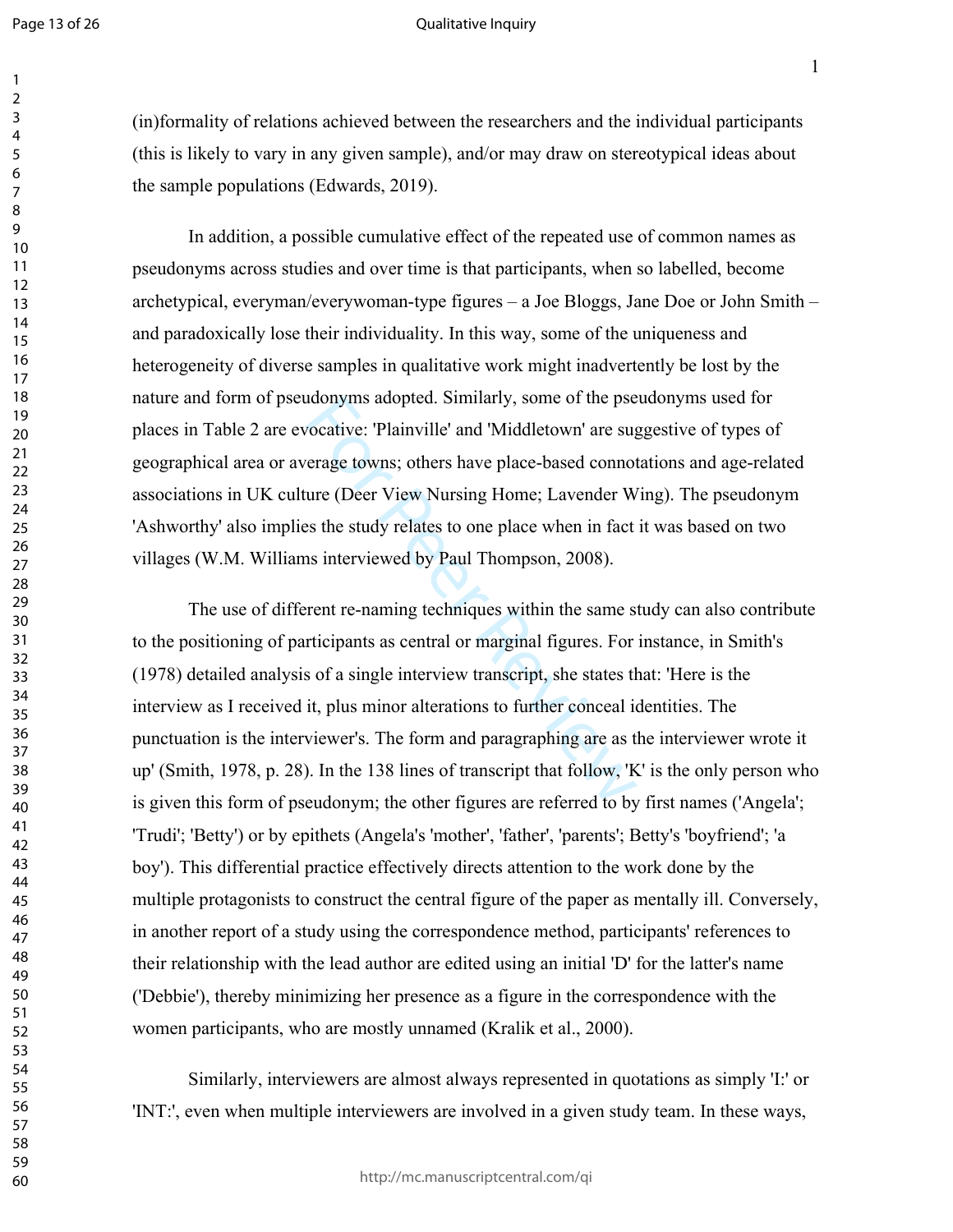#### Qualitative Inquiry

 $1<sub>i</sub>$ 

they are positioned as relatively monomorphic and marginal figures compared to the participants. Yet, as one participant in Corden and Sainsbury's (2005) study on the use of verbatim quotations observed, the interviewer's gender, age bracket, ethnicity and other characteristics might well have influenced how the participants spoke to her or him. Thus, while this convention focuses attention on the people who the research is about, at the same time, it may downplay the relationship between the participants and the researchers that was formative of the data.

Ween researchers and participants at different<br>pllection, interviewers and discussion group is<br>le, places and organizations by their given nase<br>of de-identification to be done afterwards. This<br>ith the participants, the typ There are other ways in which the use of aliases to disguise data may potentially shape the relations between researchers and participants at different points in the research process. During data collection, interviewers and discussion group moderators may try to avoid referring to people, places and organizations by their given names in order to minimize the amount of de-identification to be done afterwards. This may, in turn, affect the rapport achieved with the participants, the type of information disclosed by participants, and the quality and clarity of the data, making it harder to identify precisely who or what was being talked about at a later stage. When pseudonyms are used to disguise data preanalysis, this may also affect the ways in which the analyst(s) relate to the data, depending on whether or not they collected the data personally and remember the interviewees by their real names. And researchers (or participants) may selectively include material in reports based on their judgement of how sensitive it might be to those concerned.

Finally, secondary analysts also face some unique challenges when working with de-identified data. For example, I carried out a secondary study of a qualitative dataset in which all identifiers had been removed by the primary researchers and no key retained, so the data were completely anonymous. I assigned codenames to the participants that were unique to the secondary study. When seeking to publish the results, I was initially asked by the reviewers and editor to use pseudonyms instead. Because the data were truly anonymous, I had no way of knowing if I might inadvertently choose a pseudonym for a participant that was in fact their actual name. This was further complicated by the study being set in north Wales, where there are some very common forenames and surnames, and the participants were an older generation, some of whom may have had traditional Welsh names.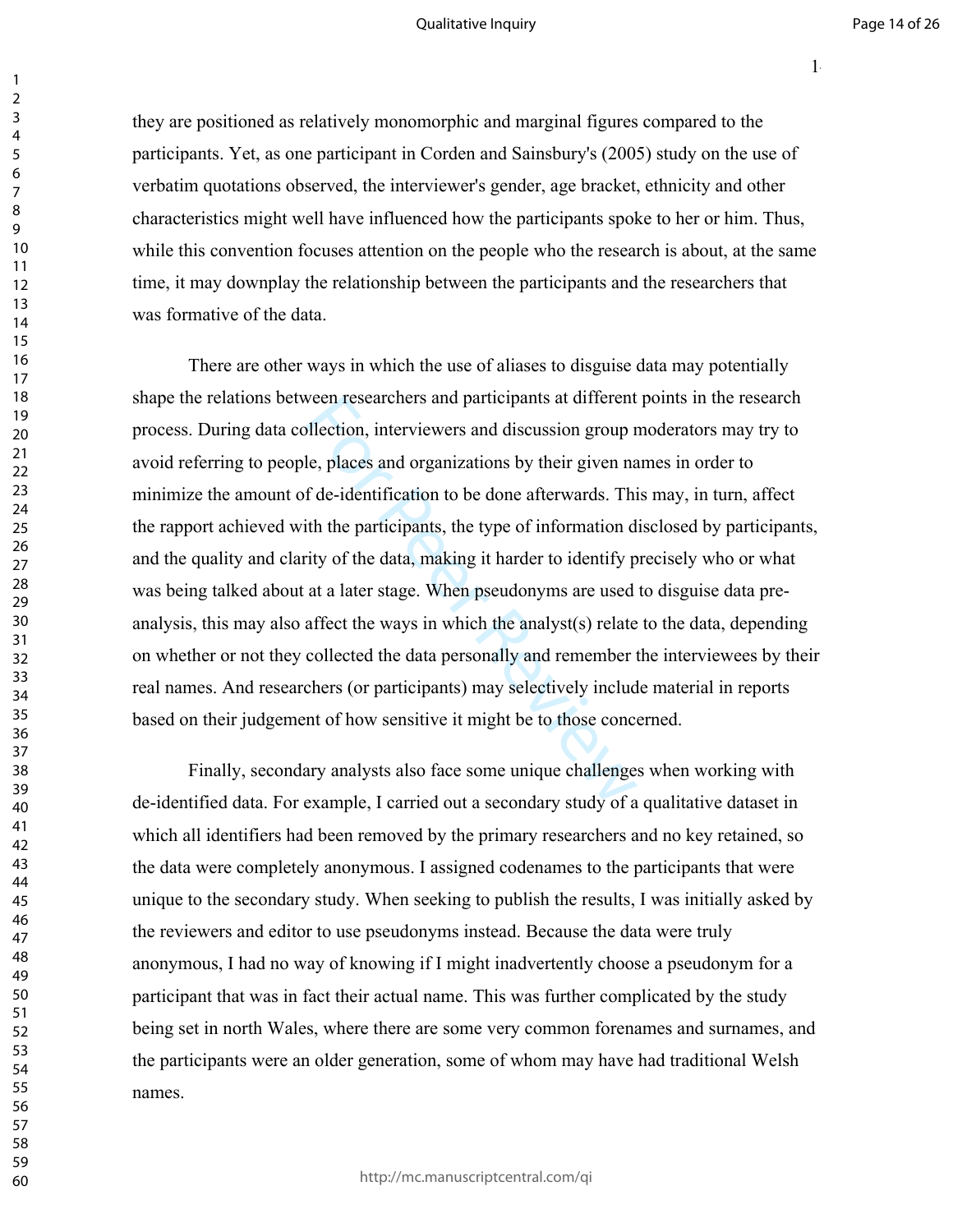$\mathbf{1}$  $\overline{2}$ 3  $\overline{\mathbf{4}}$ 5 6  $\overline{7}$  $\mathsf{R}$ 9

 $1<sup>5</sup>$ 

#### **Conclusion**

The 'de-identification' of textual data using pseudonyms or other techniques is rather a misnomer. By removing real names and replacing them with pseudonyms, epithets and/or codenames, researchers (and sometimes participants) are in effect replacing each identifier with other personal or impersonal ones, as well as subtly positioning the relations between themselves in particular ways. Given the personal, social, and symbolic meanings that names have in different cultures – as well as the acts of using associated honorifics and preferred pronouns (or not) – it is important that researchers attend more to these naming practices and their identity-framing and positioning effects. This is necessary for two main reasons: firstly, to ensure that data are disguised in ways that are acceptable to the participants and populations involved, while still retaining their integrity and being accessible and fit for use; and, secondly, to acknowledge the strengths and limitations of the adopted obscurant technique(s).

Inty-framing and positioning errects. This is if<br>re that data are disguised in ways that are act<br>tions involved, while still retaining their inte<br>se; and, secondly, to acknowledge the strengt<br>nique(s).<br>there of ways in whi There are a number of ways in which researchers could improve on current practice. They could engage more with research participants, discussing their preferences and concerns about different systems for disguising data (and whether it even needs to be). This might include discussion of the use of gender-free pronouns and attitudes to the use of nonhuman name forms (based on flowers, animals, colors or other preferred schemas). They might also carry out further research on the ways in which research data and findings are rendered and communicated, investigating questions such as: Are participants' concerns about the use of aliases and other editorial techniques related to popular ideas about empiricism, truth, veracity and verisimilitude in science and scientific works? How do participants feel about their accounts being dramatized and reported via non-traditional means? How might this be done faithfully in their eyes? Which methods best engage endusers of social research and facilitate impact? Researchers could also draw on work in other disciplines to learn more about the ways in which naming practices in general have developed over time and operate in different historical and cultural contexts. In these ways, the use of pseudonyms and other techniques to disguise data in qualitative research may become less of a footnote and more considered in practice.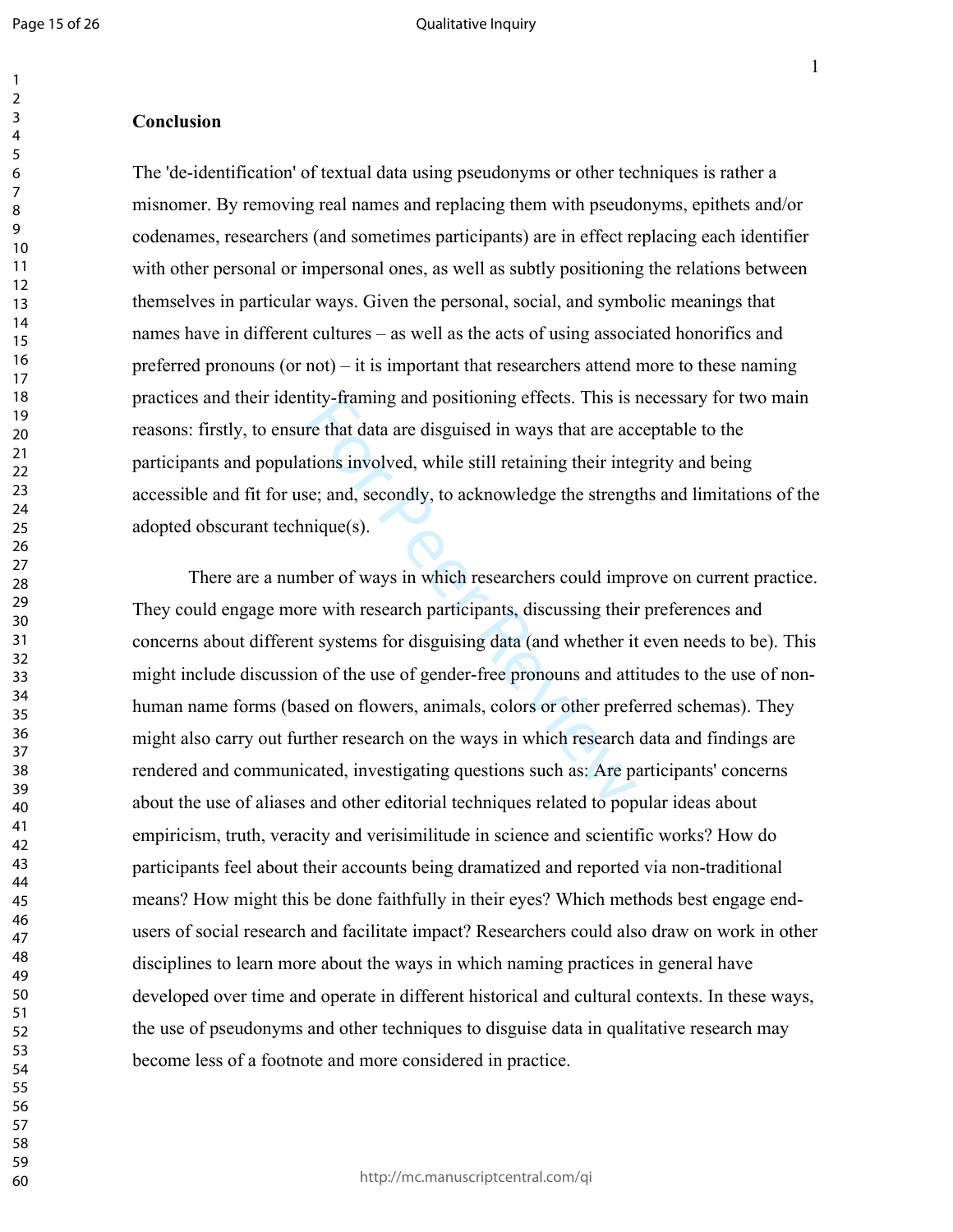## **References**

## *2 references removed for peer-review*

Allen, R.E.S. & Wiles, J.L. (2016). A rose by any other name: Participants choosing research pseudonyms. *Qualitative Research in Psychology*, *13*(2), 149–165.

Billig, M. (1999). Whose terms? Whose ordinariness? Rhetoric and ideology in Conversation Analysis. *Discourse & Society, 10*(4), 543–582.

Blackstock, K.L., Innes, A., Cox, S. Smith, A., & Mason, A. (2006). Living with dementia in rural and remote Scotland: Diverse experiences of people with dementia and their carers. *Journal of Rural Studies 22*(2), 161–176.

filand: Diverse experiences of people with de<br> *es 22*(2), 161–176.<br>
zi co-researcher participants' dynamic preference and annes and (English-language) pseudon<br>  $18(6)$ , 722–740.<br>
ymising research data. NCRM Working Pap<br> Brear, M. (2018). Swazi co-researcher participants' dynamic preferences and motivations for, representation with real names and (English-language) pseudonyms – an ethnography. *Qualitative Research, 18*(6), 722–740.

Clark, A. (2006). Anonymising research data. NCRM Working Paper Series, 7/06.

Corden, A., & Sainsbury, R. (2005). Research participants views on use of verbatim quotations. Social Policy Research Unit, University of York.

Corden, A., & Sainsbury, R. (2006). Exploring 'quality': Research participants' perspectives on verbatim quotations. *International Journal of Social Research Methodology, 9*(2), 97–110.

Day, R., & Hitchings, R. (2011). 'Only old ladies would do that': Age stigma and older people's strategies for dealing with winter cold. *Health & Place, 17*(4), 885–894.

de Witt, L., Ploeg, J., & Black, M. (2009). Living on the threshold: The spatial experience of living alone with dementia. *Dementia, 8*(2), 263–291.

de Witt, L., Ploeg, J., & Black, M. (2010). Living alone with dementia: An interpretive phenomenological study with older women. *Journal of Advanced Nursing, 66*(8), 1698– 1707.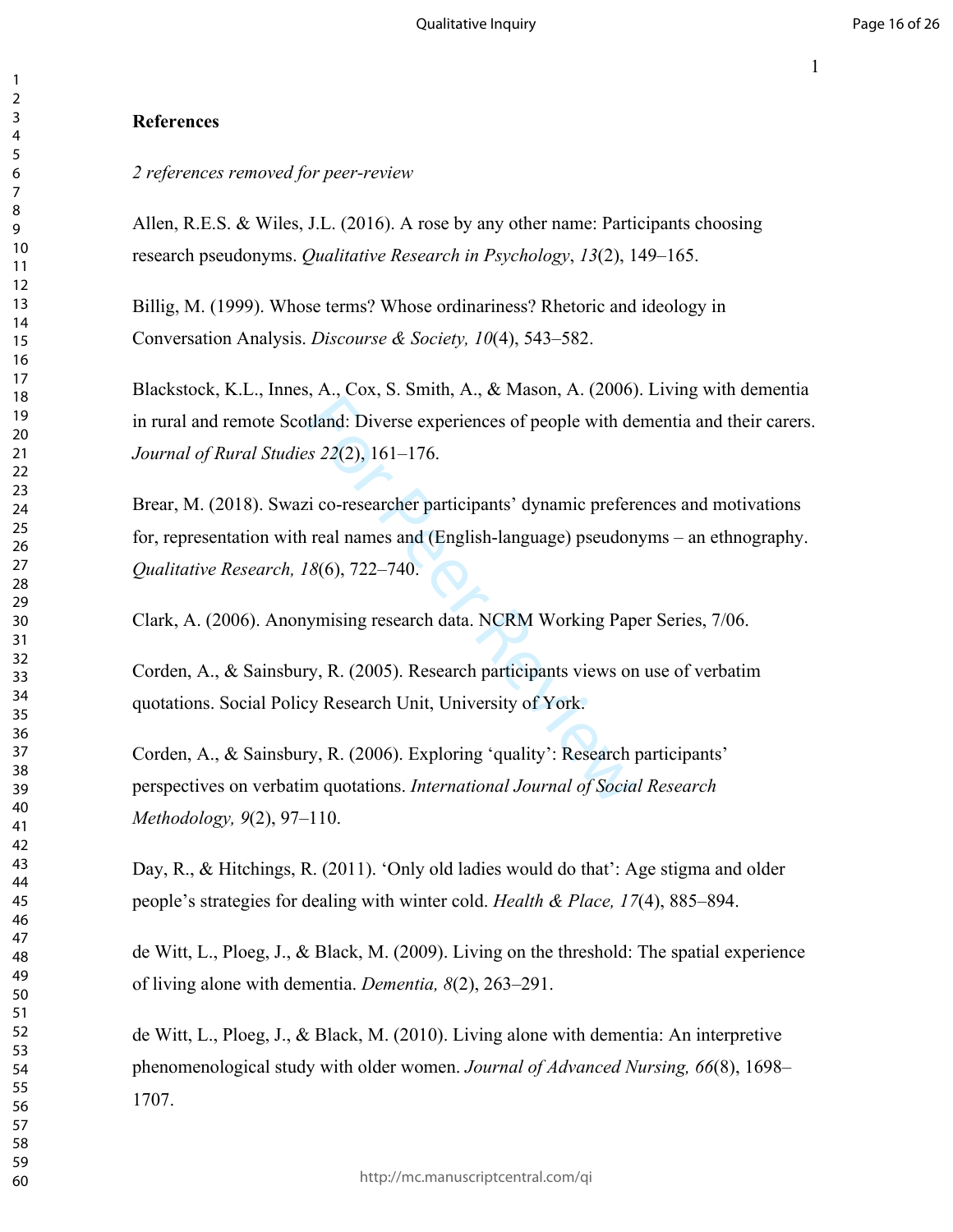$\mathbf{1}$  $\overline{2}$  $\overline{7}$  $\mathsf{R}$ 

#### Qualitative Inquiry

Donnelly, M., Gamsu, S., & Whewall, S. (2020). Mapping the relational construction of people and places. *International Journal of Social Research Methodology, 23*(1), 91–108.

Downe, P.J. (2001). Playing with names: how children create identities of self in anthropological research. *Anthropologica, XVIII*, 165–177.

Downey, H., Threlkeld, G., & Warburton, J. (2017). What is the role of place identity in older farming couples' retirement considerations? *Journal of Rural Studies, 50*, 1–11.

Duane, F., Brasher, K., & Koch, S. (2013). Living alone with dementia. *Dementia (London), 12*(1), 123–136.

Duff, C. (2012). Exploring the role of 'enabling places' in promoting recovery from mental illness: A qualitative test of a relational model. *Health & Place, 18*(6), 1388–1395.

Dyck, I., Kontos, P., Angus, J., & McKeever, P. (2005). The home as a site for long-term care: Meanings and management of bodies and spaces. *Health & Place, 11*, 173–185.

Edwards, R. (2019). Participant pseudonyms in qualitative family research: A sociological and temporal note. *Families, Relationships & Societies, 9*(3), 383–397.

36.<br>
st of a relational model. *Health & Place, 18*<br>
st of a relational model. *Health & Place, 18*<br>
ngus, J., & McKeever, P. (2005). The home a<br>
nagement of bodies and spaces. *Health & Pl*<br>
rticipant pseudonyms in quali European Parliament and Council of European Union. (2016). Regulation (EU) 2016/679. Retrieved February 1, 2021, from: https://eur-lex.europa.eu/legal[content/EN/TXT/HTML/?uri=CELEX:32016R0679&from=EN.](https://eur-lex.europa.eu/legal-content/EN/TXT/HTML/?uri=CELEX:32016R0679&from=EN)

Fazio, A., Hunt, G., & Moloney, M. (2011). "It's one of the better drugs to use": Perceptions of cocaine use among gay and bisexual Asian American men. *Qualitative Health Research, 21*(5), 625–641.

Feely, M. (2019). Assemblage analysis: An experimental new-materialist method for analysing narrative data. *Qualitative Research, 20*(2), 174–193.

France, E.F., Wyke, S., Ziebland, S., Entwistle, V.A., & Hunt, H. (2011). How personal experiences feature in women's accounts of use of information for decisions about antenatal diagnostic testing for foetal abnormality. *Social Science & Medicine, 72*, 755–762.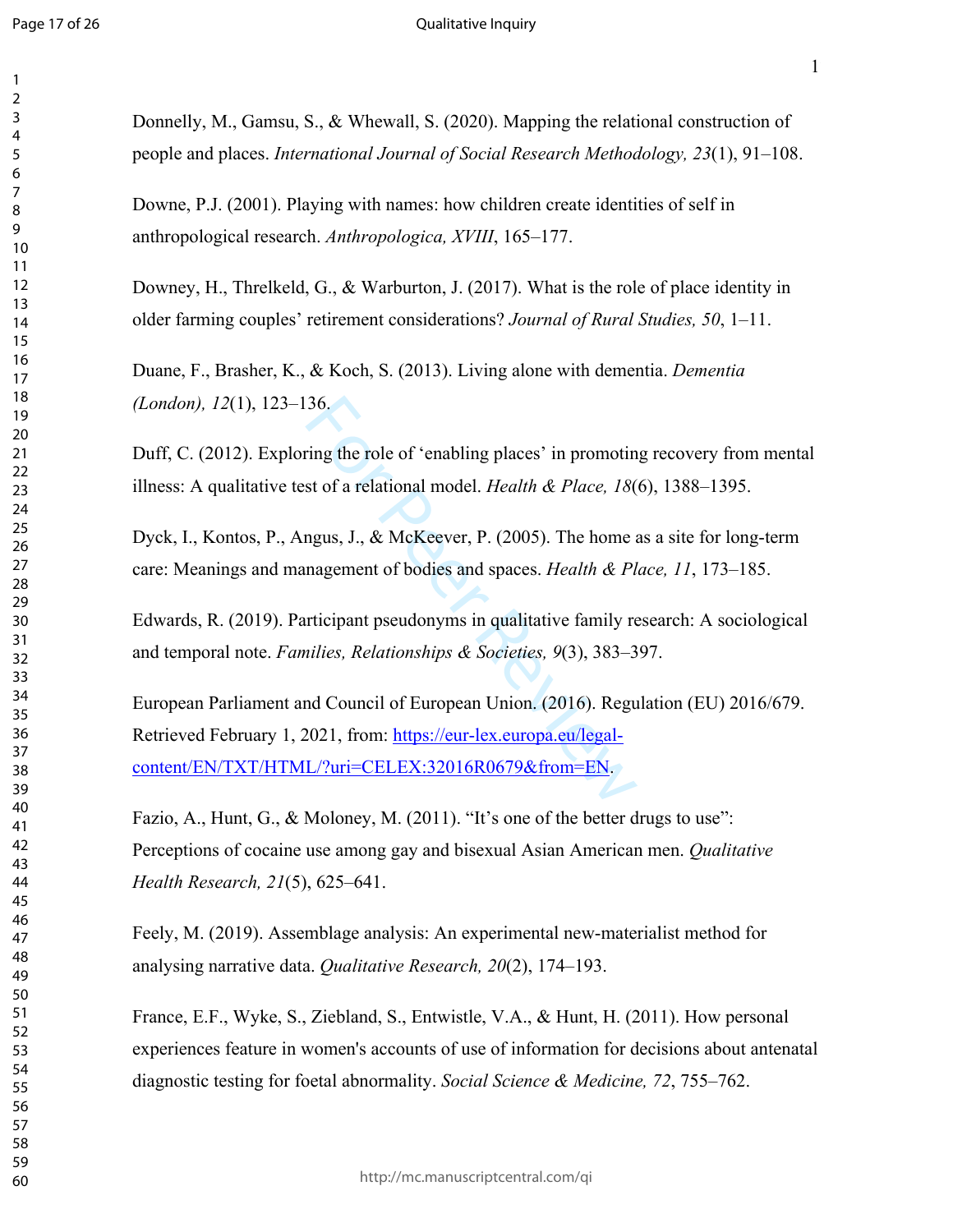Freud, S. (1909). Notes upon a case of obsessional neurosis. *The Standard Edition of the Complete Psychological Works of Sigmund Freud, Volume X.* Two Case Histories ('Little Hans' and 'Rat Man'), The Hogarth Press, pp. 151–318.

Freud, S. (1918). From the history of an infantile neurosis. *The Standard Edition of the Complete Psychological Works of Sigmund Freud, Volume XVII (1917–1919).* An Infantile Neurosis and Other Works, The Hogarth Press, pp. 1–124.

Gibson, W. (2020). Aesthetics, verisimilitude and user engagement: Reporting findings through fictional accounts in qualitative inquiry. *Qualitative Research,*  [https://doi.org/10.1177%2F1468794120925769.](https://doi.org/10.1177%2F1468794120925769)

 $\frac{2.2F1468794120925769}{2.2F1468794120925769}$ .<br>Russell, S., Gumede, T., & Mills, A. (2009).<br>hbility barriers to health care for the chronica<br>1 Africa. *BMC Health Services Research*, 9(1<br>From wandering to wayfaring: Rec Goudge, J., Gilson, L., Russell, S., Gumede, T., & Mills, A. (2009). Affordability, availability and acceptability barriers to health care for the chronically ill: Longitudinal case studies from South Africa. *BMC Health Services Research, 9*(1).

Graham, M.E. (2015), From wandering to wayfaring: Reconsidering movement in people with dementia in long-term care. *Dementia, 16*(6), 732–749.

Griffis, M.R., & Johnson, C.A. (2014). Social capital and inclusion in rural public libraries: A qualitative approach. *Journal of Librarianship and Information Science, 46*(2), 96–109.

Grinyer, A. (2004). The narrative correspondence method: What a follow-up study can tell us about the longer term effect on participants in emotionally demanding research. *Qualitative Health Research, 14*(10), 1326–1341.

Guenther, K. (2009). The politics of names: Rethinking the methodological and ethical significance of naming people, organizations, and places. *Qualitative Research, 9*(4), 411– 421.

Gulbas, L.E., & Zayas, L.H. (2015). Examining the interplay among family, culture, and Latina teen suicidal behavior. *Qualitative Health Research, 25*(5), 689–699.

Hamilton, H.E. (1996). Intratextuality, intertextuality, and the construction of identity as patient in Alzheimer's disease. *Text, 16*(1), 61–90.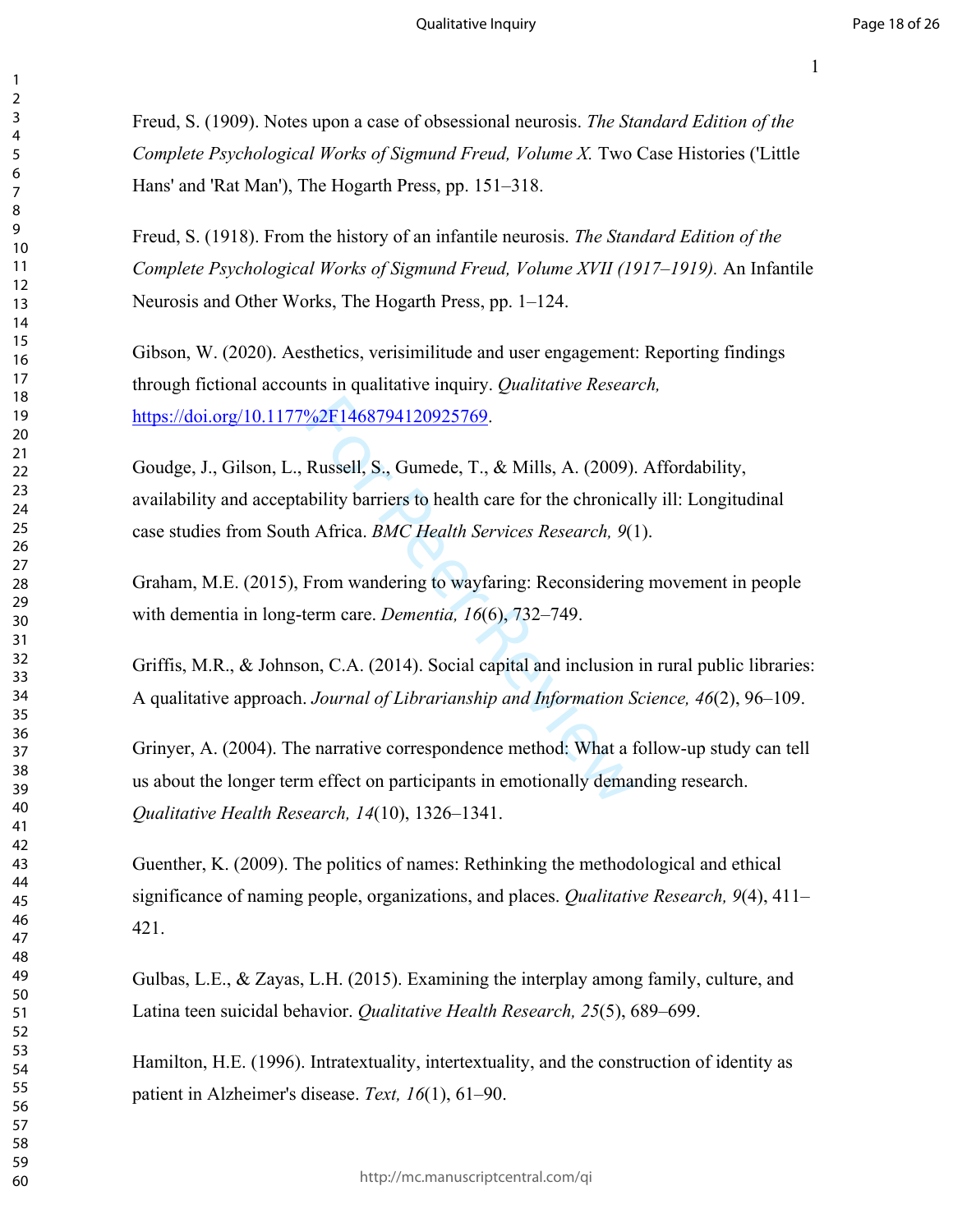#### Qualitative Inquiry

 $1<sup>9</sup>$ 

Hannigan, B. (2013). Connections and consequences in complex systems: Insights from a case study of the emergence and local impact of crisis resolution and home treatment services. *Social Science & Medicine, 93*, 212–219.

Harries, T., Rettie, R., & Gabe, J. (2019). Shedding new light on the (in)compatibility of chronic disease management with everyday life – social practice theory, mobile technologies and the interwoven time ‐spaces of teenage life. *Sociology of Health & Illness,* (7), 1396–1409.

Hedman, R., Hansebo, G., Ternestedt, B-M., Hellström, I., & Norberg, A. (2013) How people with Alzheimer's disease express their sense of self: Analysis using Rom Harré's theory of selfhood. *Dementia, 12*(6), 713–733.

Hildon, Z., Smith, G., Netuveli, G., & Blane, D. (2008). Understanding adversity and resilience at older ages. *Sociology of Health & Illness, 30*(5), 726–740.

Hillcoat-Nallétamby, S. (2019). 'Pathways to choice' of care setting. *Ageing and Society,* (2), 277–306.

S disease express their sense of self: Analysi<br>
nentia, 12(6), 713–733.<br>
Netuveli, G., & Blane, D. (2008). Understand<br>
Sociology of Health & Illness, 30(5), 726–7<br>
. (2019). 'Pathways to choice' of care setting<br>
(2015). " Hollett, T., & Ehret, C. (2015). "Bean's World": (Mine) Crafting affective atmospheres of gameplay, learning, and care in a children's hospital. *New Media & Society, 17*(11), 1849– 1866.

Hulko, W. (2009). From 'not a big deal' to 'hellish': Experiences of older people with dementia. *Journal of Aging Studies, 23*(3), 131–144.

James, A. (2012). Seeking the analytic imagination: Reflections on the process of interpreting qualitative data. *Qualitative Research, 13*(5), 562–577.

Janssen, B.M., Van Regenmortel, T., & Abma, T.A. (2014). Balancing risk prevention and health promotion: Towards a harmonizing approach in care for older people in the community. *Health Care Analysis, 22*(1), 82–102.

Jones, M., & Coffey, M. (2011). Voice hearing: A secondary analysis of talk by people who hear voices. *International Journal of Mental Health Nursing, 21*(1), 50–59.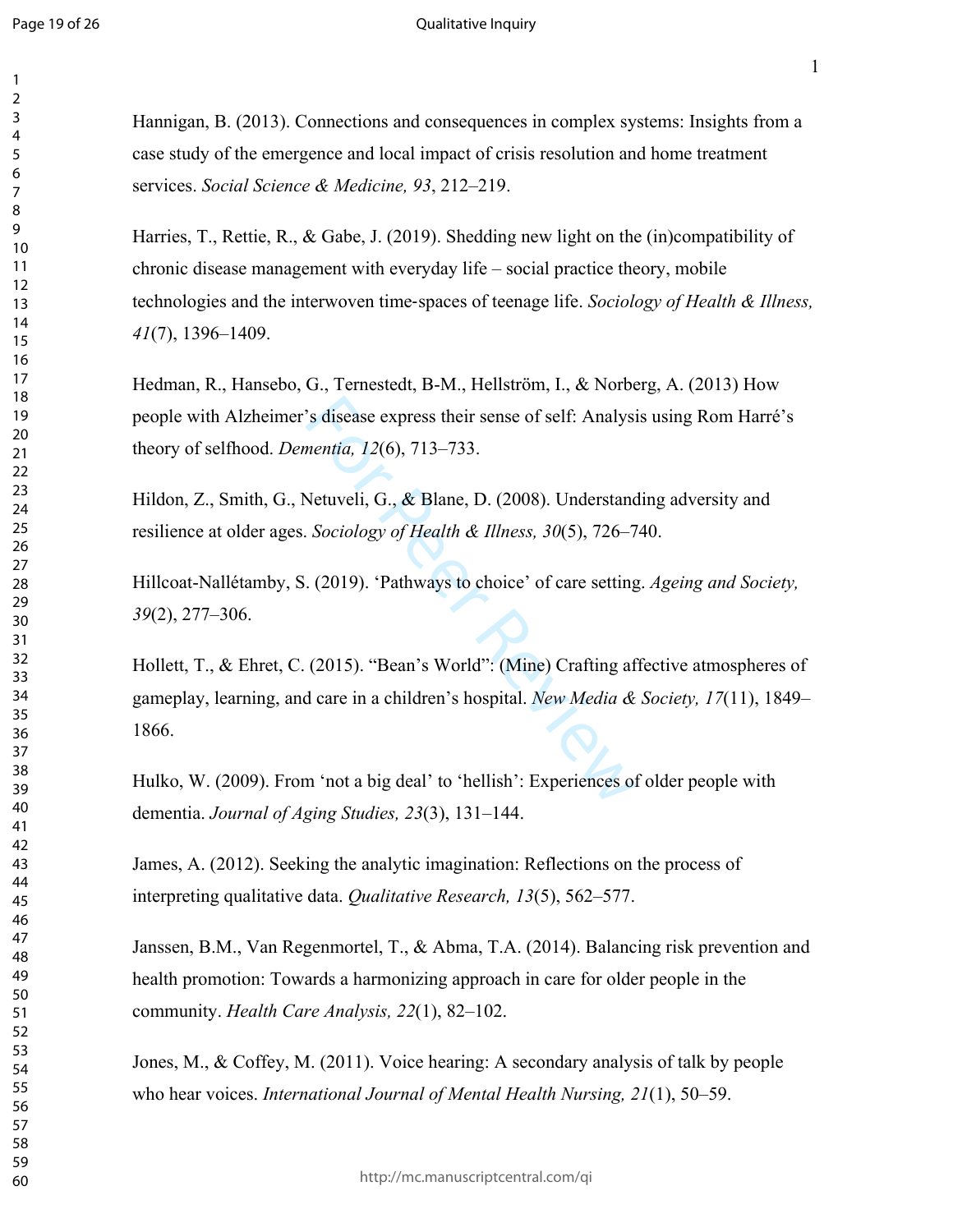Lahman, M.K.E., Rodriguez, K.L., Moses, L., Griffin, K.M., Mendoza, B.M., & Yacoub, W. (2015). A rose by any other name is still a rose? Problematizing pseudonyms in research. *Qualitative Inquiry, 21*(5), 445–453.

Long, A.F., & Bennett, T. (2009). Coping with Ménière's disease: Experience and benefits from the use of complementary and alternative medicine. *Chronic Illness, 5*, 219–232.

Lynd, R.S., & Lynd, H.M. (1929). *Middletown: A Study in Modern American Culture.* Harcourt, Brace, and Company.

Lynd, R.S., & Lynd, H.M. (1937). *Middletown in Transition: A Study in Cultural Conflicts.* Harcourt, Brace, and Company.

Markham, A. (2012). Fabrication as ethical practice: Qualitative inquiry in ambiguous Internet contexts. *Information, Communication & Society, 15*(3), 334–353.

McColgan, G. (2005). A place to sit. *Journal of Contemporary Ethnography, 34*(4), 410– 433.

Milligan, C., Payne, S., Bingley, A., & Cockshott, Z. (2015) Place and wellbeing: Shedding light on activity interventions for older men. *Ageing and Society, 35*(1), 124–149.

M. (1937). *Middletown in Transition: A Studenpany*.<br>
abrication as ethical practice: Qualitative inc<br>
mation, *Communication & Society, 15*(3), 33<br>
A place to sit. *Journal of Contemporary Ethr*<br>
Bingley, A., & Cockshott, Moyle, W., Jones, C., Cooke, M., O'Dwyer, S., Sung, B., & Drummond, S. (2014). Connecting the person with dementia and family: A feasibility study of a telepresence robot. *BMC Geriatrics, 14(*7), https://doi.org/10.1186/1471-2318-14-7

Mullan, E. (2013). Exercise, weather, safety, and public attitudes. *SAGE Open*, https://doi.org/10.1177%2F2158244013497030.

Nimegeer, A., & Farmer, J. (2016). Prioritising rural authenticity: Community members' use of discourse in rural healthcare participation and why it matters. *Journal of Rural Studies, 43*, 94–103.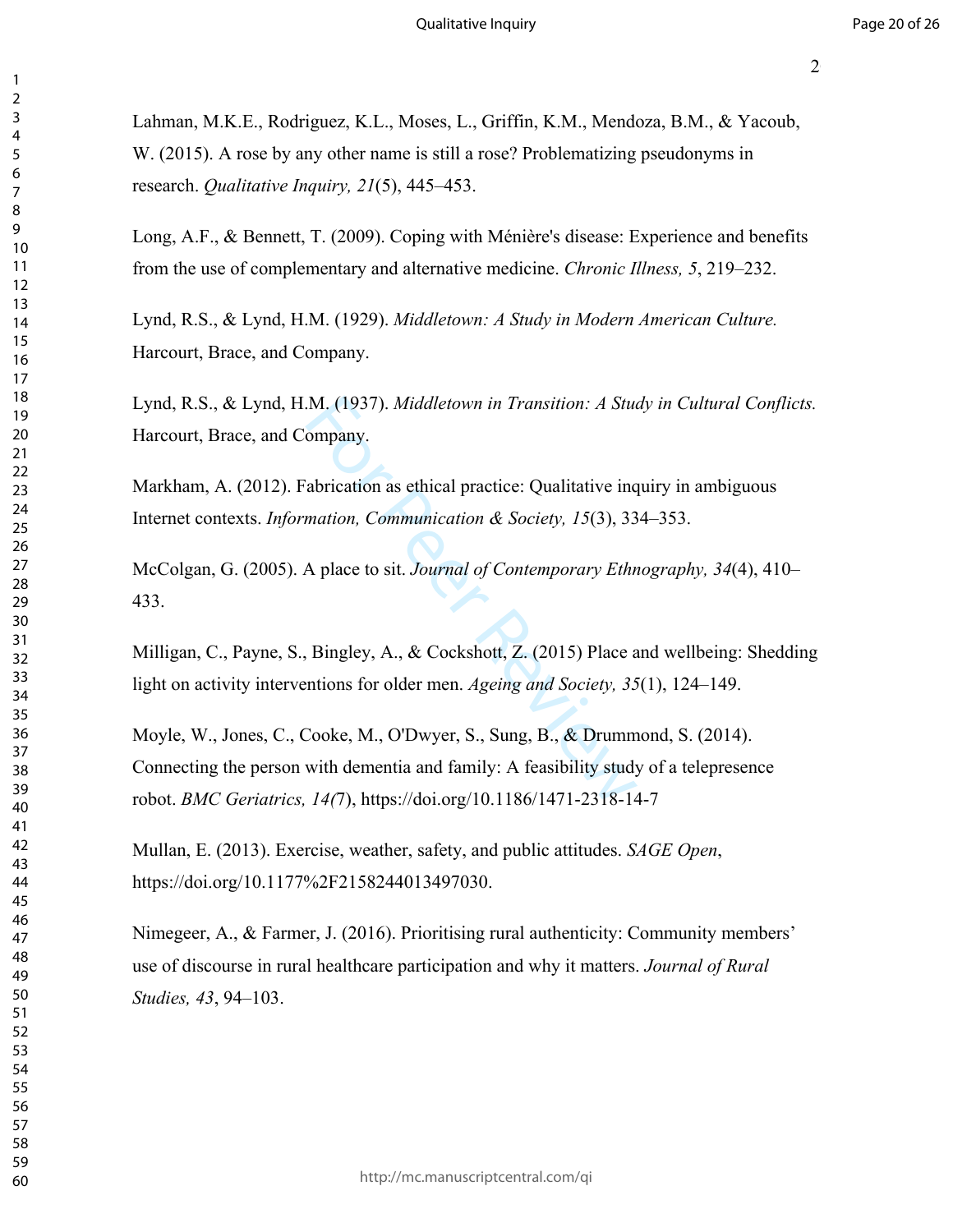#### Qualitative Inquiry

Geographies, 24(2), 265–278.<br>C., Pilkington, M., & Regan, L. (2012). Cop<br>syndrome: Advice from patients for patients.<br>What's rural about rural aging? An Appalach<br>115–124.<br>Iking the talk: How participatory interview r<br>Quali Pelletier, C.A., Pousette, A., Ward, K., & Fox, G. (2020). Exploring the perspectives of community members as research partners in rural and remote areas. *Research Involvement & Engagement, 6*, 3. Platt, J. (1976). *Realities of Social Research.* John Wiley & Sons. Prior, M., Farmer, J., Godden, D.J., Taylor, J. (2010). More than health: The added value of health services in remote Scotland and Australia. *Health & Place, 16*(6), 1136–1144. Rabbiosi, C., & Vanolo, A. (2017). Are we allowed to use fictional vignettes in cultural geographies? *Cultural Geographies, 24*(2), 265–278. Rodham, K., McCabe, C., Pilkington, M., & Regan, L. (2012). Coping with chronic complex regional pain syndrome: Advice from patients for patients. *Chronic Illness, 9*(1), 29–42. Rowles, G.D. (1988). What's rural about rural aging? An Appalachian perspective. *Journal of Rural Studies, 4*(2), 115–124. Salmon, A. (2007). Walking the talk: How participatory interview methods can democratize research. *Qualitative Health Research, 17*(7), 982–993. Saunders, B., Kitzinger, J., & Kitzinger, C. (2015). Anonymising interview data: Challenges and compromise in practice. *Qualitative Research, 15*(5), 616–632. Scarth, B.J. (2016). Bereaved participants' reasons for wanting their real names used in thanatology research. *Research Ethics, 12*(2), 80–96. Sheridan, J., Chamberlain, K., & Dupuis, A. (2011). Timelining: Visualizing experience. *Qualitative Research, 11*(5), 552–569. Smith, D. (1978). 'K is mentally ill': The anatomy of a factual account. *Sociology, 12*(23), 23–53.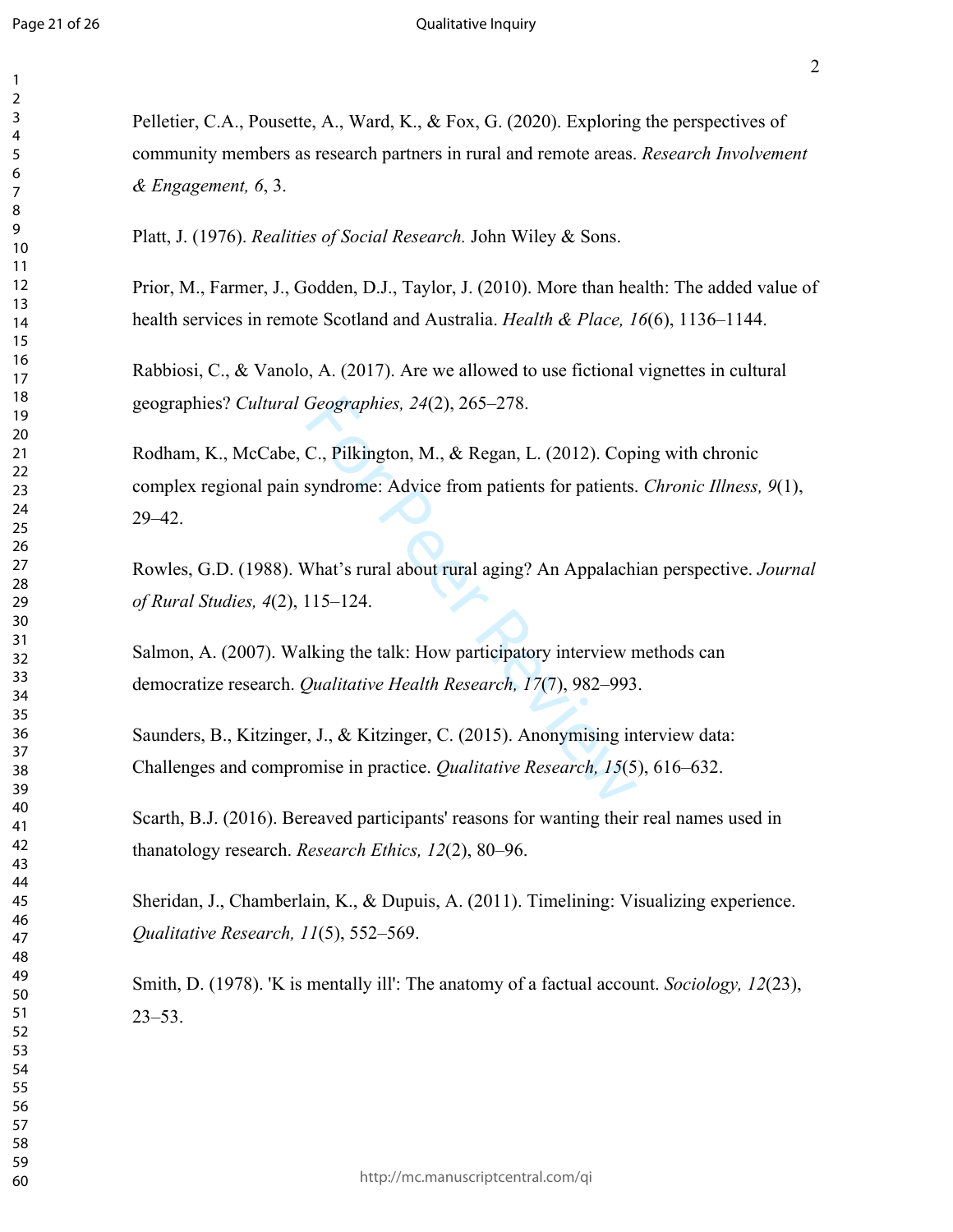Svalastog, A-L., & Eriksson, S. (2010). You can use my name; you don't have to steal my story – a critique of anonymity in indigenous studies. *Developing World Bioethics, 10*(2), 104–110.

Sweeney, K., & Heath, I. (2006). A taxonomy of general practice. *British Journal of General Practice, 56*(526), 386–388.

Thomas, M. (2010), Names, epithets, and pseudonyms in linguistic case studies: A historical overview. *Names, 58*(1), 13–23.

van der Geest, S. (2003). Confidentiality and pseudonyms: A fieldwork dilemma from Ghana. *Anthropology Today, 19*(1), 14–18.

West, J. (1945). *Plainville, U.S.A.* Columbia University Press.

Wiles, R., Crow, G., Heath, S., & Charles, V. (2008). The management of confidentiality and anonymity in social research. *International Journal of Social Research Methodology,*  (5), 417–428.

Williams, W.M. (1963). *A West Country Village: Ashworthy.* Routledge & Kegan Paul.

(b). Confidentiality and pseudonyms: A fieldw<br>
Foday, 19(1), 14–18.<br>
ille, U.S.A. Columbia University Press.<br>
eath, S., & Charles, V. (2008). The managen<br>
1 research. International Journal of Social Reviewed by P. Thompson W.M. Williams interviewed by P. Thompson 2008. Rural Community Studies. 'From continuing tradition to continuous change'. *International Journal of Social Research Methodology, 11*(2): 97–102.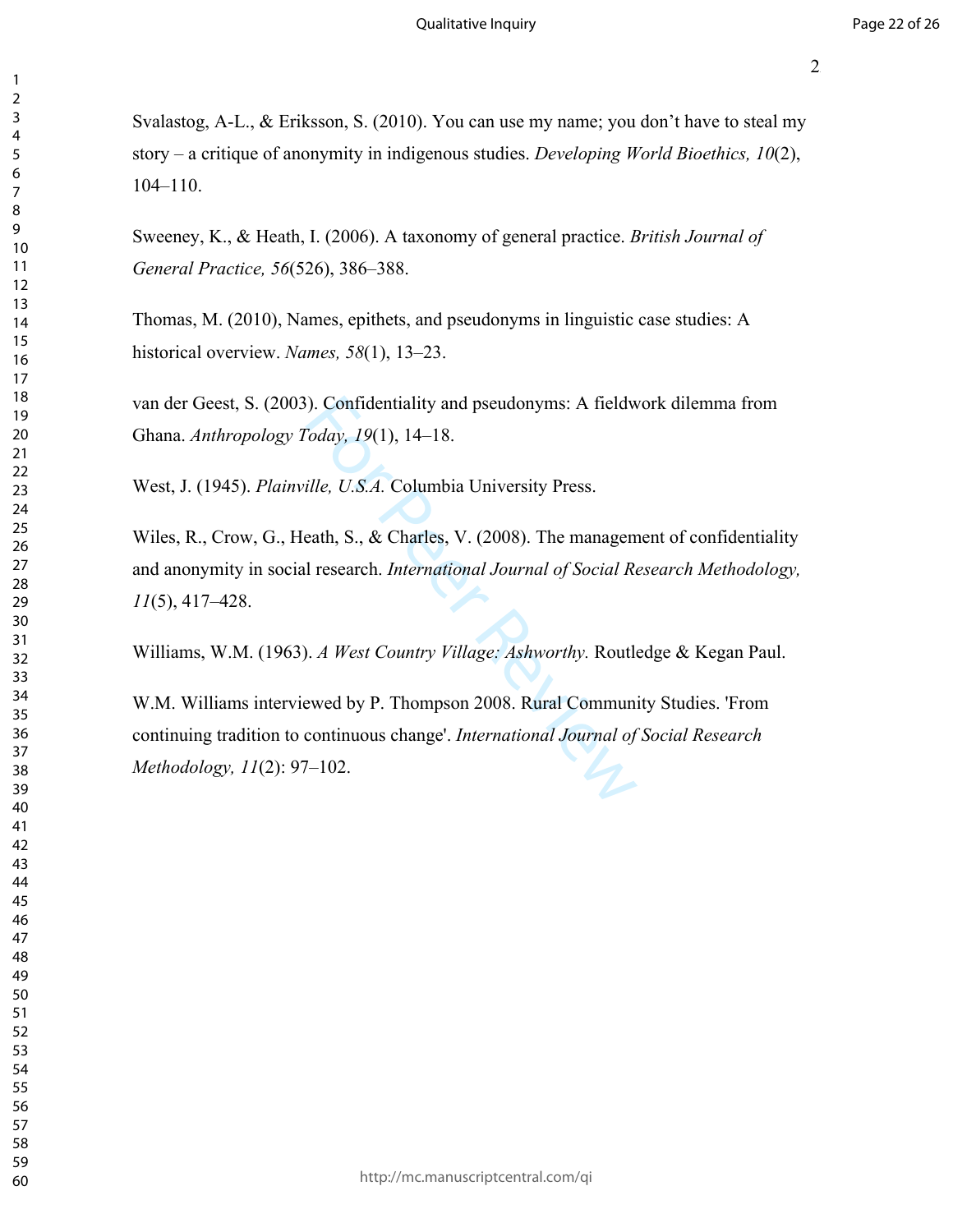$\mathbf{1}$  $\overline{2}$  $\mathsf 3$ 4 5 6  $\overline{7}$ 8 9

Table 1: Illustrative examples of pseudonym aliases used for people's names

| <b>Examples</b>                                                                                                    | Reference                |
|--------------------------------------------------------------------------------------------------------------------|--------------------------|
| K                                                                                                                  | Smith (1978)             |
| Mrs B                                                                                                              | Sweeney & Heath (2008)   |
| Mrs H-P, Mrs H-B, Ms. R, Mrs T, Mrs J-R, Mr Q, Ms J, Mrs Z, Mrs S, Mrs R-                                          | Hillcoat-Nallétamby      |
| A, Mrs H, Mrs I, Mr C                                                                                              | (2017)                   |
| *Mr A, Ms B, Ms C, Ms D, Ms E, Mr F, Ms G, Mr H, Mr I, Mr J, Mr K, Mr L                                            | Hedman et al., $(2013)$  |
| Parker (also Bean), Steve, Sarah                                                                                   | Hollett & Ehret $(2015)$ |
| Florence, Mildred, Anna, Gladys, Edna, James, Mary, Helen, William, John,                                          | Duane et al., (2011)     |
| Joseph, Ruth                                                                                                       |                          |
| Angelo, Christopher, Christian, Allen, Paul, Rajeev, Johnny, William, PJ,<br>Ernie, Surat, Arjun, Hien, Miki, Ryan | Fazio et al., (2011)     |
| Khulekani, Railinah, Essie, Elphas, Sipho, Ernest, Esther, Nomsa, Lungile,                                         | Goudge et al., (2009)    |
| Glory, Losta, Clifford, Nancy, Freddy, Gale, Dorcus, Ruth, Precious,                                               |                          |
| Nonhlanhla, Sbusiso                                                                                                |                          |
| Ted, Roger, Bob, Don, Peter, Tom, Bill, Gordon, Keith, Al, Malcolm, Mick,                                          | Milligan et al., (2015)  |
| Eric, Selwyn, Joe, Sam, Roy, Raymond, John, Vince, Cliff, Reg, Adam, Ken,                                          |                          |
| Jim, Bruce, David, Harry, Phil, Doug, Eddie, Henry, Mike, Bob, Greg, George,                                       |                          |
| Andy, Chris, Davy, Mark, Paul, Ben, James, Barry, Ken, Jerry, Bill, Colin,                                         |                          |
| Graham, Rob, Ian, Roderick, Richard, Larry, Steve, Fred, Nick                                                      |                          |
| Daniela, Lola, Carmen, Sofia, Lorena, Lourdes, Yvonne                                                              | Gulbas & Zayas $(2015)$  |
| Alice, Becky, Ismene, Charlotte, Fiona                                                                             | Sheridan et al., (2011)  |
| Steph and Sam; Lyn and Phillip; Susan and Jim                                                                      | Downey et al., $(2017)$  |
| *Anne, Ben, Chris, Dave, Edward, Frank, Grant, Heidi, Iris, Jane, Kay, Len,                                        | Jones & Coffey $(2011)$  |
| Mark, Nia, Olivia, Paula, Quentin, Ruth, Susan, Tom                                                                |                          |
| *Alan, Bill, Clara, Dick, Eamon, Fred, Gayle, Harriet, Ian, Jack, Ken, Lee,                                        | <b>Mullan</b> (2013)     |
| Martin, Niamh, Owen, Peter                                                                                         |                          |
| Betty MacRobert, Rebecca Jackson, Jimmy McLean, Isobel MacDonald, Alice                                            | McColgan (2005)          |
| Taylor, Jane Gilbert, Myra Bains                                                                                   |                          |
| Mrs Jansen                                                                                                         | Janssen et al., $(2014)$ |
| Mr Hamilton, 76; Mr Crompton, 76; Mr Mitchell, 72; Mr Smith, 70; Mrs                                               | Hildon et al., $(2008)$  |
| Bosworth, 79; Mrs Henson, 73                                                                                       |                          |
| Nadine (hope); Keisha (gentle); Audrey (noble strength); Fran (free); Leona                                        | de Witt et al., (2009;   |
| (courageous spirit); Kay (joyful); Kera (protected); Faith (firm believer)                                         | 2010)                    |
| Amaranth, Hollyhock, Chamomile, Foxglove, Daffodil, Eyebright, Grevillea                                           | Long & Bennett $(2009)$  |
| Rat Man; Wolf-Man                                                                                                  | Freud (1909; 1918)       |
| ** Karen, David, Janice, Jane, Steve, Brenda, Judy, Melissa, Frank, Theresa                                        | Pelletier et al., (2020) |
| ***Kizzy, Ashley-Mika                                                                                              | Downe (2001)             |
| ***Robert, Melissa, Mark, Al, Chan, Gregory, Mary, Ric, Liz                                                        | Duff (2012)              |
| *** Jim Heather, Joe Brown, Angela Huggins, Bosse Knudsen, Gus Holden,                                             | Hulko (2009)             |
| Nancy Matheson, Esther Hernandez, Julianna Molnar                                                                  |                          |
| ***Mary, Simon, Samuel, Adrianna, Sophie, Petunia, Lucy, Jackie, Colin                                             | Brear (2018)             |
| <b>Trevor Dutoit</b>                                                                                               |                          |
| *** Angelina, Bill, Dorothy, Nelly, Roz, Sam, Crystal, Hope, Sarah, Thomas                                         | Rodham et al., (2012)    |
|                                                                                                                    |                          |

\*alphabetical; \*\*randomly generated; \*\*\*self-selected or approved by participants

59 60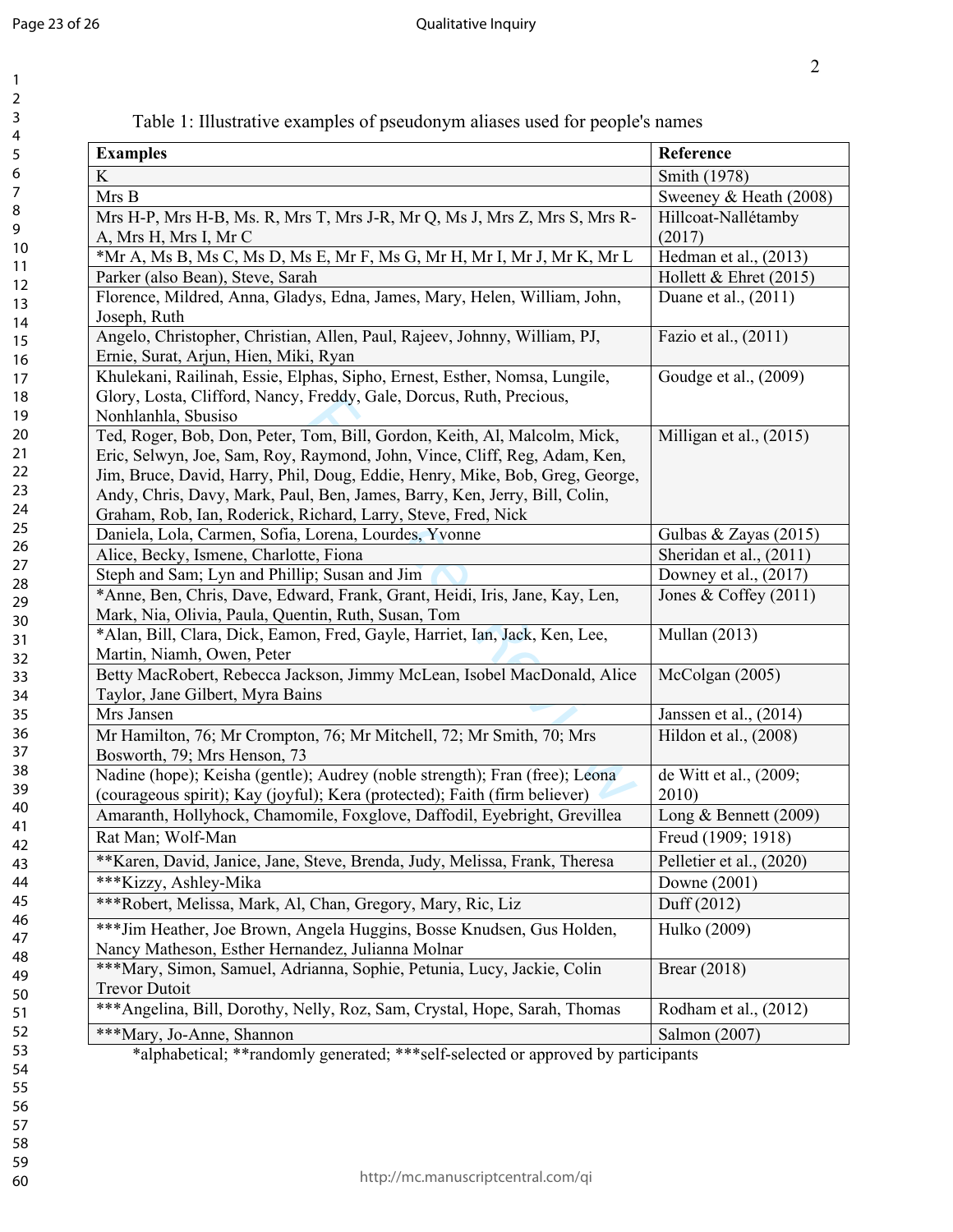| Table 2: Illustrative examples of aliases for places, organisations and services |  |  |
|----------------------------------------------------------------------------------|--|--|
|                                                                                  |  |  |

| <b>Examples</b>                                                                                                                                                                                          | Reference                |  |  |
|----------------------------------------------------------------------------------------------------------------------------------------------------------------------------------------------------------|--------------------------|--|--|
| Middletown (for a town, US)                                                                                                                                                                              | Lynd & Lynd (1929, 1937) |  |  |
| Plainville (for a town, US)                                                                                                                                                                              | West (1945)              |  |  |
| Ashworthy (for a village in the West Country, UK)                                                                                                                                                        | Williams (1963)          |  |  |
| Colton (for an Appalachian community, US)                                                                                                                                                                | Rowles (1988)            |  |  |
| Ayere (for a town in Ghana)                                                                                                                                                                              | van der Geest (2003)     |  |  |
| Adair, Beagan, Moreton, Gairden, Caltowie, Doonburr, Elandra, Pintan (for<br>remote communities in Scotland and Australia)                                                                               | Prior et al., (2010)     |  |  |
| Evesham Public Library (EPL), Buckingham Public Library (BPL),<br>Glendale Public Library (GPL), Dalton Public Library (DPL), Stoneham<br>Public Library (SPL) (for Public Libraries in Ontario, Canada) | Griffis & Johnson (2014) |  |  |
| Rathbeg Services (for an intellectual disability service, Republic of Ireland)                                                                                                                           | Feely (2019)             |  |  |
| Deer View Grange Nursing Home and Lavender Wing (for a private nursing<br>home, Scotland)                                                                                                                | McColgan (2005)          |  |  |
|                                                                                                                                                                                                          |                          |  |  |
| PRICES                                                                                                                                                                                                   |                          |  |  |

http://mc.manuscriptcentral.com/qi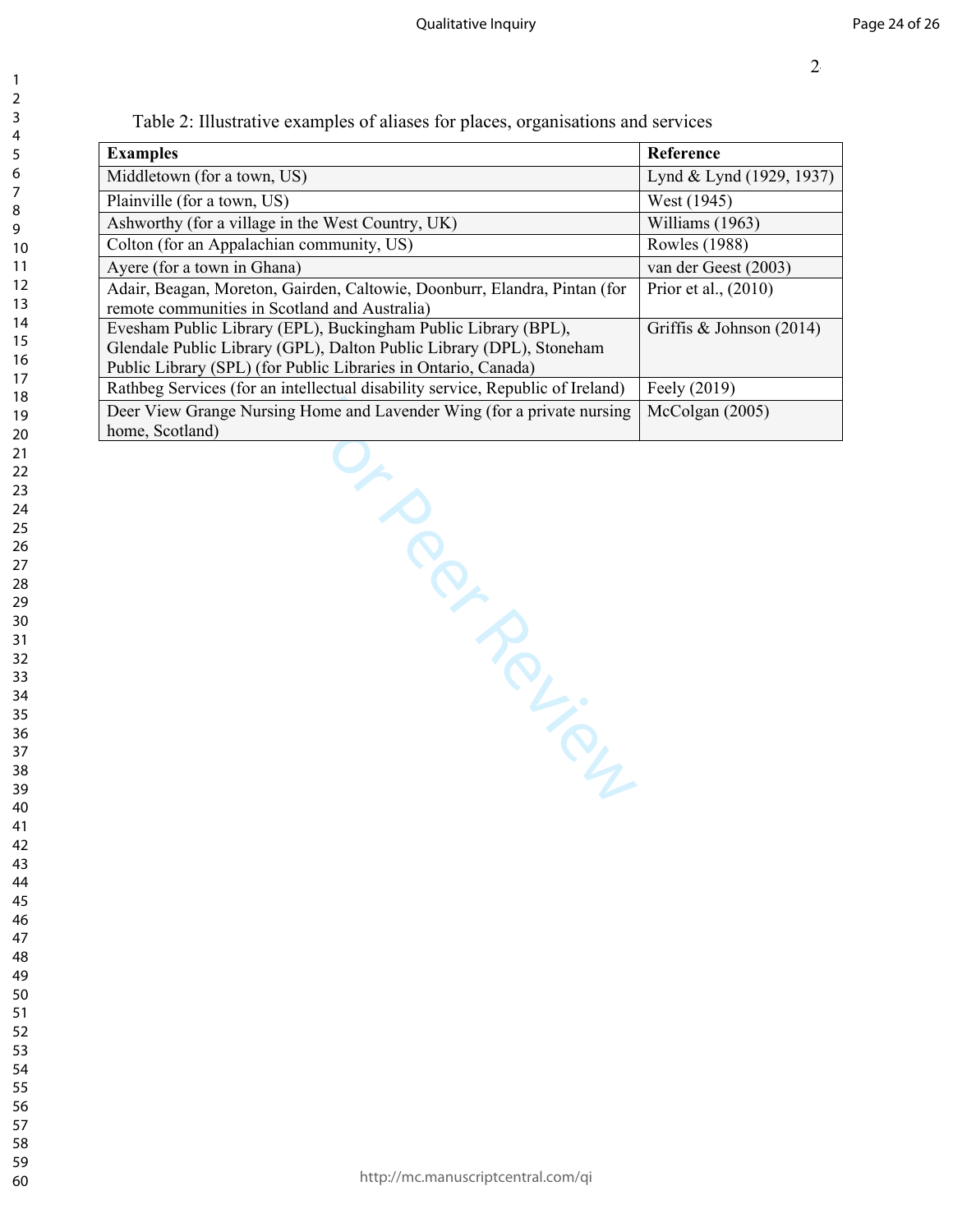$\mathbf{1}$ 

Blackstock et al., (2006)

Harries et al., (2019)

Day & Hitchings (2011)

Donnelly et al., (2020)

ANONYMISED

| 1               |  |
|-----------------|--|
| $\overline{c}$  |  |
|                 |  |
| 3<br>4          |  |
|                 |  |
|                 |  |
| 5<br>6          |  |
| 7               |  |
|                 |  |
| 8               |  |
| 9               |  |
| 10              |  |
| 11              |  |
|                 |  |
| 12              |  |
| 13              |  |
| $\overline{14}$ |  |
| 15              |  |
|                 |  |
| 16              |  |
| 17              |  |
| 18              |  |
| 19              |  |
|                 |  |
| 20              |  |
| $\overline{21}$ |  |
| $\overline{22}$ |  |
| 23              |  |
|                 |  |
| 24<br>25        |  |
|                 |  |
| 26              |  |
| 27              |  |
|                 |  |
| 28              |  |
| 29              |  |
| 30              |  |
|                 |  |
| 31              |  |
| 32              |  |
| 33              |  |
| 34              |  |
|                 |  |
| 35              |  |
| 36              |  |
| 37              |  |
| 38              |  |
|                 |  |
| 39              |  |
| 40              |  |
| 41              |  |
| 42              |  |
|                 |  |
| 43              |  |
| 44              |  |
| 45              |  |
| 46              |  |
|                 |  |
| 47              |  |
| 48              |  |
| 49              |  |
| 50              |  |
|                 |  |
| 51              |  |
| 52              |  |
| 53              |  |
| 54              |  |
|                 |  |
| 55              |  |
| 56              |  |
| 57              |  |

58 59 60

Table 3: Illustrative examples of epithet aliases (with and without pseudonyms)

**Examples Reference**

James (carer interview), Mary (carer interview), Daphne (service user interview), Bill (carer interview), Winifred (carer interview), Harry (service user interview), Nancy (carer interview), Effie (carer focus group); Diana,

Haji, Abdul, Brendan, Juliette (16-18 focus group); Zeb (14-16 Focus group), Eric (15, interviewee), Methanwe (14-16 focus group), Mangit (14-16 focus group), Fahad (15, interviewee), Jocasta (14, interview), Selina (14-16 focus

Mrs. Wright, 73, lower income; David and Carol, 70s, higher income; Mr. Spicer, 78, lower income; Mr. and Mrs. Corbert, 80s, higher income; Norma, 74, higher income; Mrs. Lovett, 75, lower income; Mr. and Mrs. Spicer, 70s, lower income; Mrs. Spence, 70s, lower income; Julia, 70, higher income; Mr.

(independent school, Greater Manchester); Leo, white British, NS-SEC 1, St. Alexanders Boys' School (independent school, London); Sian, white British, NS-SEC 2, parental experience of HE, Ysgol Abereynon (Welsh-medium

Person living with dementia, female, dyad 51; person living with dementia,

male, dyad 75; daughter, dyad 3; niece, dyad 8; brother, dyad 1)

\*Pretty Brear (2018)

\*Super Woman, Tricksey Salmon (2007)

\*Cloggy, Happy, Snoopy Rodham et al., (2012)

Dan, white British, no family experience of HE, Brasenose School

Dawn, Joyce, Dierdre, Ross, Katie (all from focus groups)

group), Harid (17, interview), Becky (14, interview)

school, post-industrial coastal town, South Wales)

\*self-selected or approved by participants

Page, 76, lower income

AL.<br>Rue